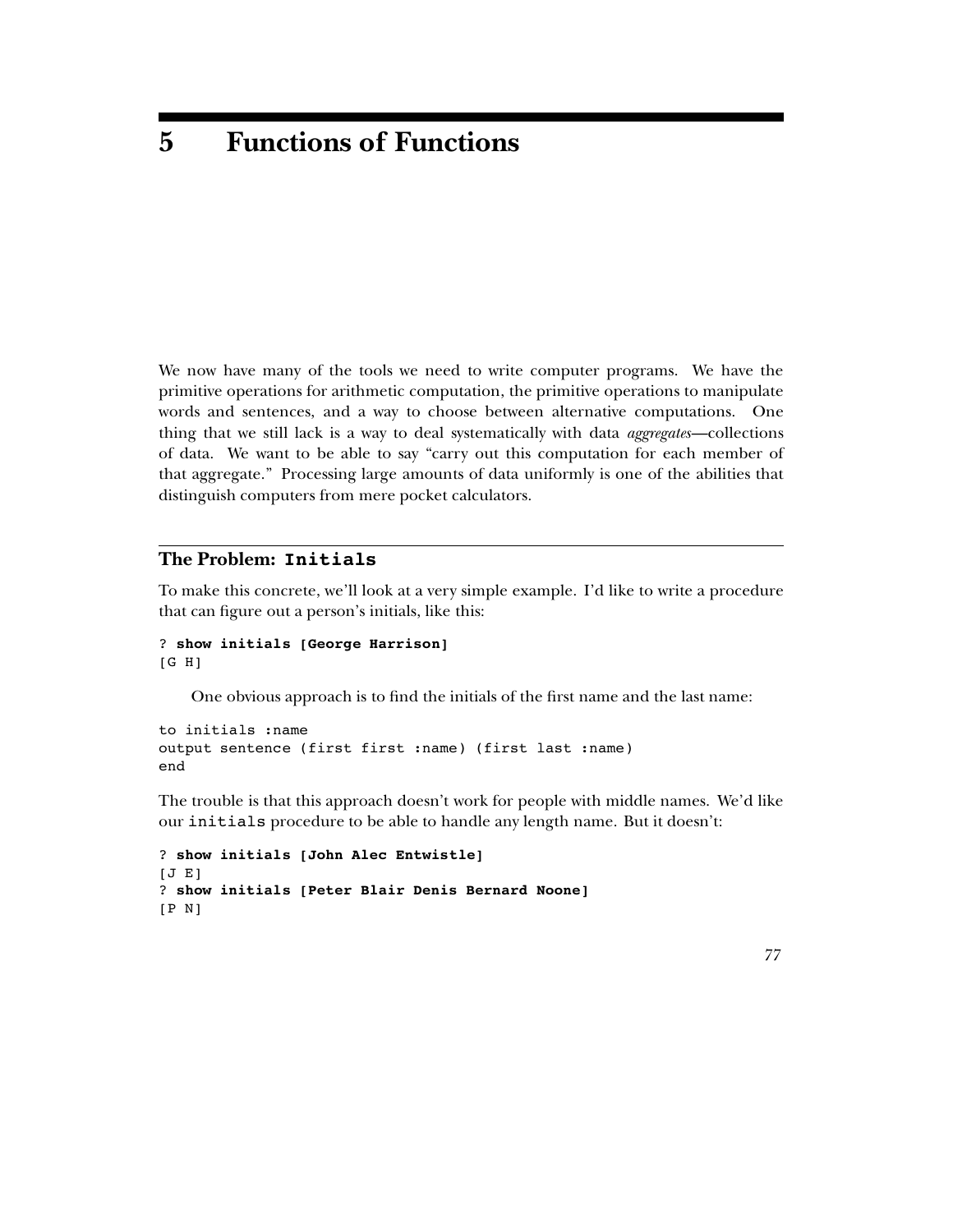What we want is this:

```
show initials.in.our.dreams [John Alec Entwistle]
?
show initials.in.our.dreams [Peter Blair Denis Bernard Noone]
?
[J A E][P B D B N]
```
If we knew that the input would have exactly five names, we could extract the first letter of each of them explicitly. But you never know when some smart alec will ask you to

show initials [Princess Angelina Contessa Louisa Francesca ~ Banana Fana Bo Besca the Third]

# **One Solution: Numeric Iteration**

occur to you. You create a variable n whose value is the number of words in the input, then you have a variable  $\pm$  that takes on all possible values from 1 to n, and you select the ith word from the input and pull out its first letter. Most languages have a special If you've programmed before in other languages, then one solution will immediately notation for this sort of computation:

| for $i = 1$ to $n :  : next$ i  | (BASIC)  |
|---------------------------------|----------|
| for $1 := 1$ to n do begin  end | (Pascal) |
| for (i=1; i<=n; i++) {  }       | (C)      |

All of these have the same meaning: Carry out some instructions (the part shown as  $\ldots$ above) repeatedly, first with the variable named  $\pm$  having the value 1, then with  $\pm$  equal to 2, and so on, up to *i* equal to n. This technique is called *numeric iteration*. "Iteration" means repetition, and it's "numeric" iteration because the repetition is controlled by a variable that takes on a sequence of numeric values.

We can do the same thing in Logo, although, as we'll soon learn, it's not the usual approach that Logo programmers take to this problem.

```
to initials :name
local "result
make "result []
for [i] [count : name]] ~
    [make "result sentence :result first (item :i :name)]
output :result
end
```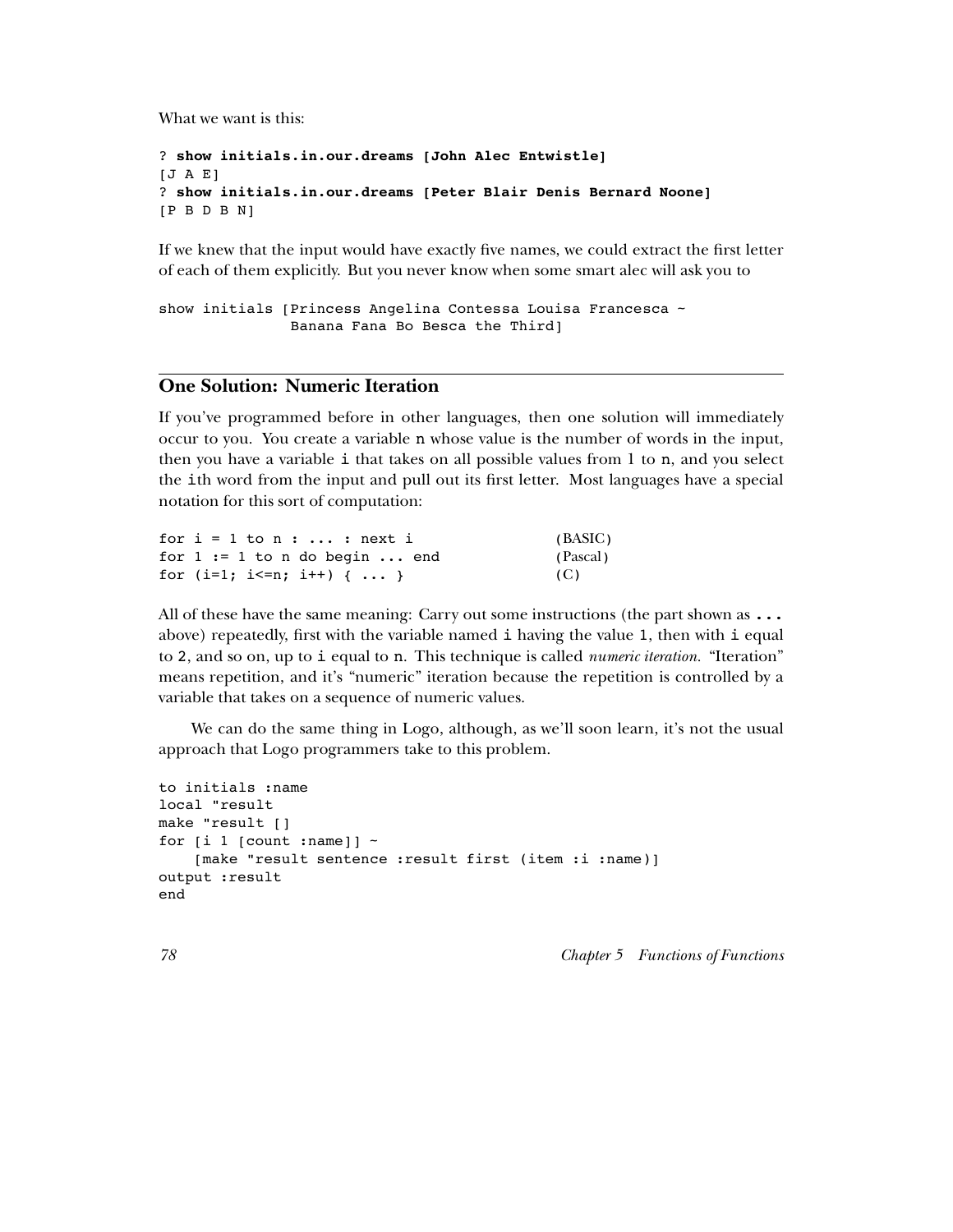(The reason I declare result as local, but not i, is that Logo's for automatically makes its index variable local to the for itself. There is no variable i outside of the for instruction.)

The command for takes two inputs. The second input is an instruction list that *index variable.* increment. (The variable named by the first member of the list is called the will be carried out repeatedly. The first input controls the repetition; it is a list of either three or four members: a variable name, a starting value, a limit value, and an optional For example:

```
?
for [number 4 7] [print :number]
4
5
6
7
?
for [value 4 11 3] [print :value]
4
7
10
```
In the first example,  $\mathop{\mathsf{number}}$  takes on all integer values between 4 and 7. In the second, value 's starting value is 4, and on each repetition its new value is 3 more than last time. Value never actually has its limiting value of 11; the next value after 10 would have been 13, but that's bigger than the limit.

For can count downward instead of upward:

```
?
for [i 7 5] [print :i]
7
6
5
?
for [n 15 2 -6] [print :n]
15
9
3
?
for [x 15 2 6] [print :x]
?
```
of for should count upward, which means that the for continues until the value of  $x$  is greater than the limit, 2. But the starting value, 15, is *already* greater than 2. The last example has no effect. Why? The increment of 6 implies that this invocation

*One Solution: Numeric Iteration 79*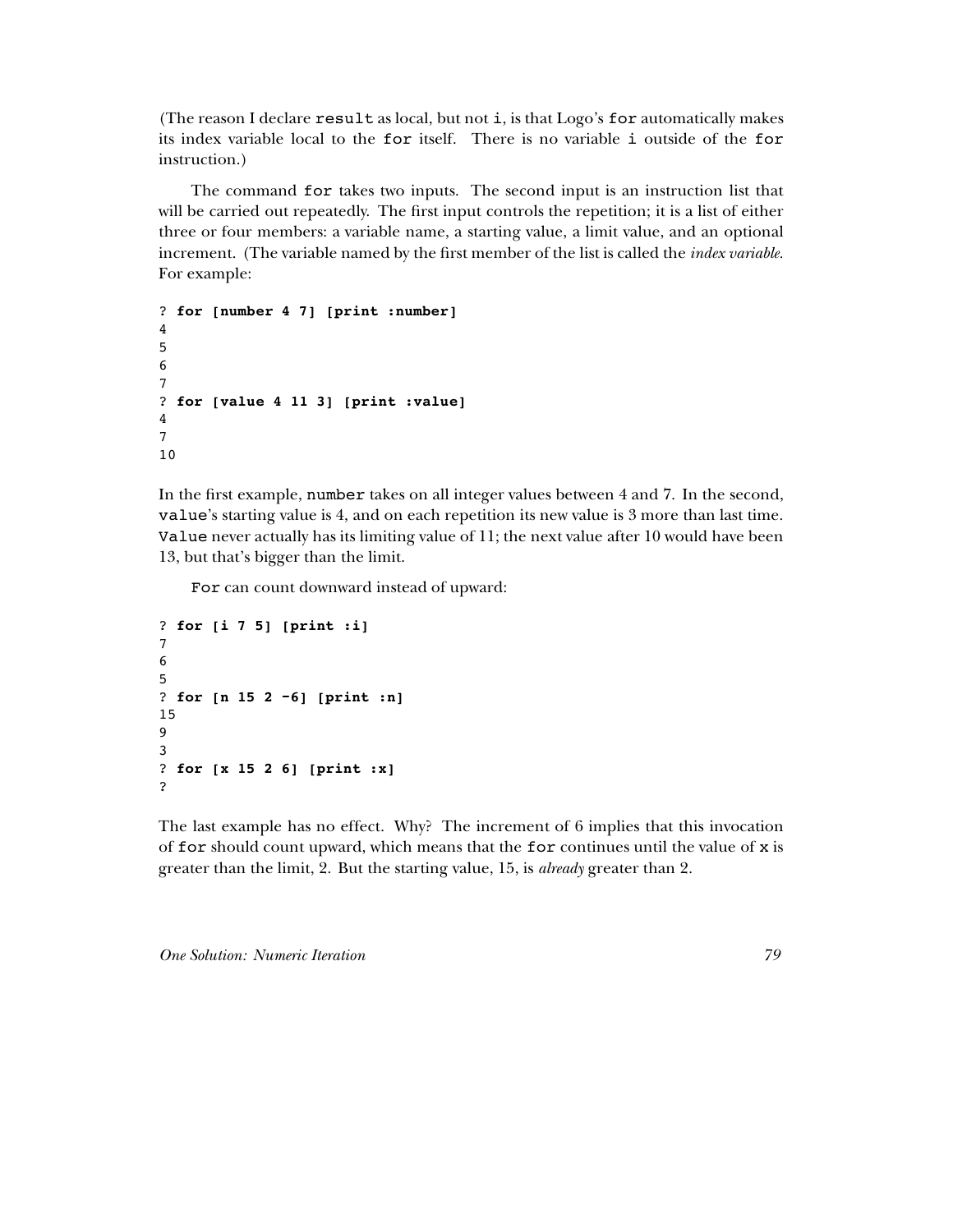If no increment is given in the first input to  $for$ , then for will use either 1 or  $-1$  as the increment, whichever is compatible with the starting and limit values.

increment in these examples, for can handle any Logo expression, represented as a list, Although I've been using constant numbers as the starting value, limit value, and for each of these:

```
spread 19
?
spread 83
?
to spread :ends
for [digit [first :ends] [last :ends]] [type :digit]
print []
end
123456789
876543
```
More formally, the effect of  $\verb|for|$  is as follows. First it creates the local index variable and assigns it the starting value. Then for carries out three steps repeatedly: testing, variable with the limit value. If the index variable has passed the limit, then the for negative.) The action step is to evaluate the instructions in the second input to for. The action, and incrementing. The testing step is to compare the current value of the index is finished. ("Passed" means that the index variable is greater than the limit, if the increment is positive, or that the index variable is less than the limit, if the increment is incrementing step is to assign a new value to the index variable by adding the increment to the old value. Then comes another round of testing, action, and incrementing.

So, for example, if we give Logo the instruction

show initials [Raymond Douglas Davies]

then the for instruction within initials is equivalent to this sequence of instructions:

```
local "i \qquad \qquad ; initialize index variable
make "i 1
if (i > 3) [stop] ; testing
make "result (se :result first "Raymond) ; action (result is [R])
make "i :i+1 \qquad \qquad ; incrementing (i is 2)
if (::i > 3) [stop] ; testing
make "result (se :result first "Douglas) ; action (result is [R D])
make "i :i+1 \qquad \qquad ; incrementing (i is 3)
```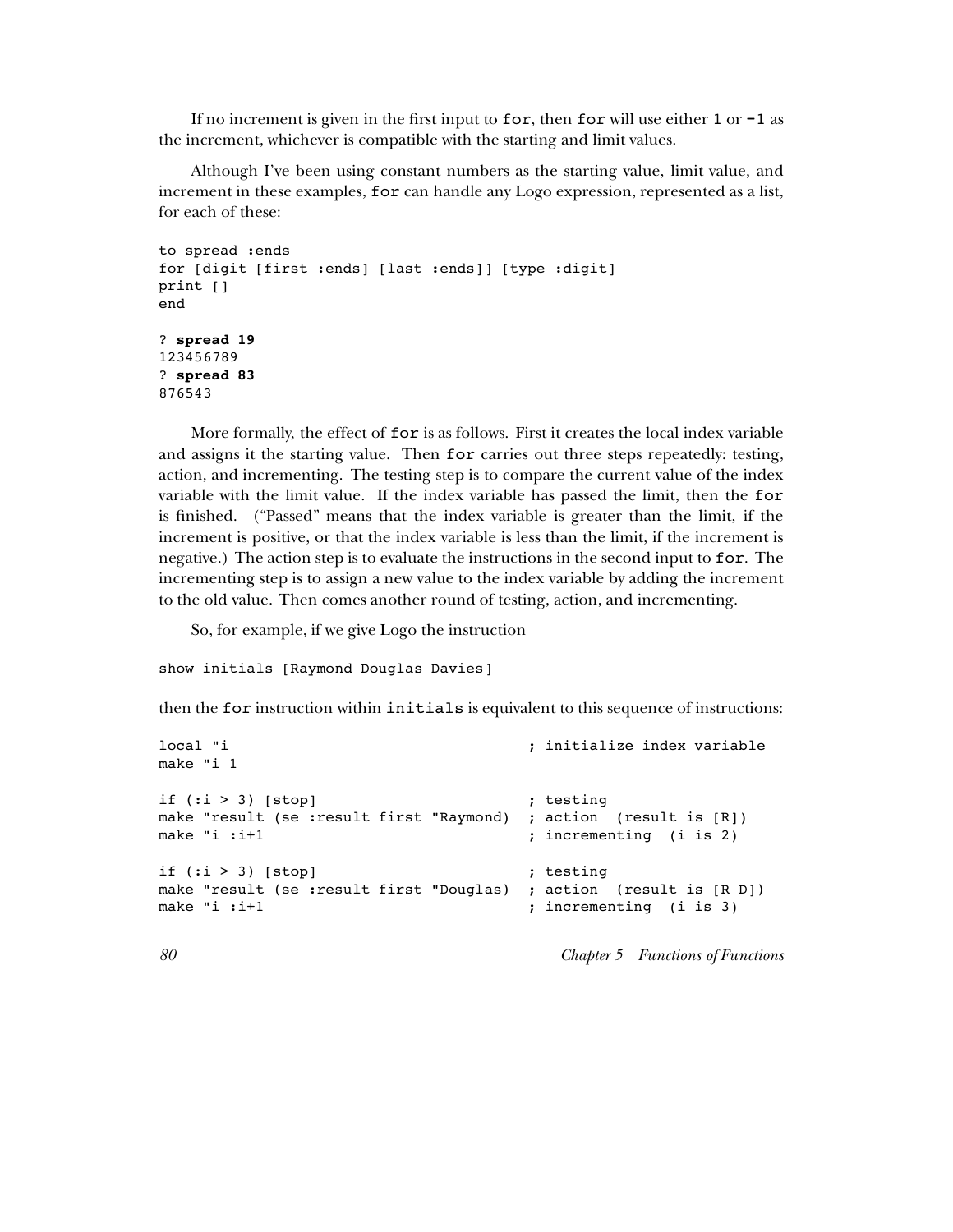```
if (:i > 3) [stop] ; testing
make "result (se :result first "Davies) ; action (result is [R D D])<br>make "i :i+1 <br>; incrementing (i is 4)
                                        ; incrementing (i is 4)if (i > 3) [stop] ; testing
```
except that the stop instruction in the testing step stops only the for instruction, not the initials procedure.

### **Critique of Numeric Iteration**

Computers were originally built to deal with numbers. Numeric iteration matches closely the behind-the-scenes sequence of steps by which computers actually work. That's why just about every programming language supports this style of programming.

Nevertheless, a for instruction isn't anything like the way you, a human being, would solve the <code>initials</code> problem without a computer. First of all, you wouldn't begin by counting the number of words in the name; you really don't have to know that. You'd just say, for example, "First of Raymond is R; first of Douglas is D; first of Davies is D." When you ran out of names, you'd stop.

The manipulation of the result variable to collect the results also seems unnatural. You wouldn't think, "I'm going to start with an empty result; then, whatever value  $\tt result$ has, I'll throw in an R; then, whatever value  ${\tt result}$  now has, I'll throw in a D" and so on.

In fact, if you had to explain to someone else how to solve this problem, you probably wouldn't talk about a sequence of steps at all. Rather, you'd draw a picture like this one:



To explain the picture, you'd say something like "Just take the <code>first</code> of each word." You wouldn't even mention the need to put the results together into a sentence; you'd take that for granted.

*Critique of Numeric Iteration 81*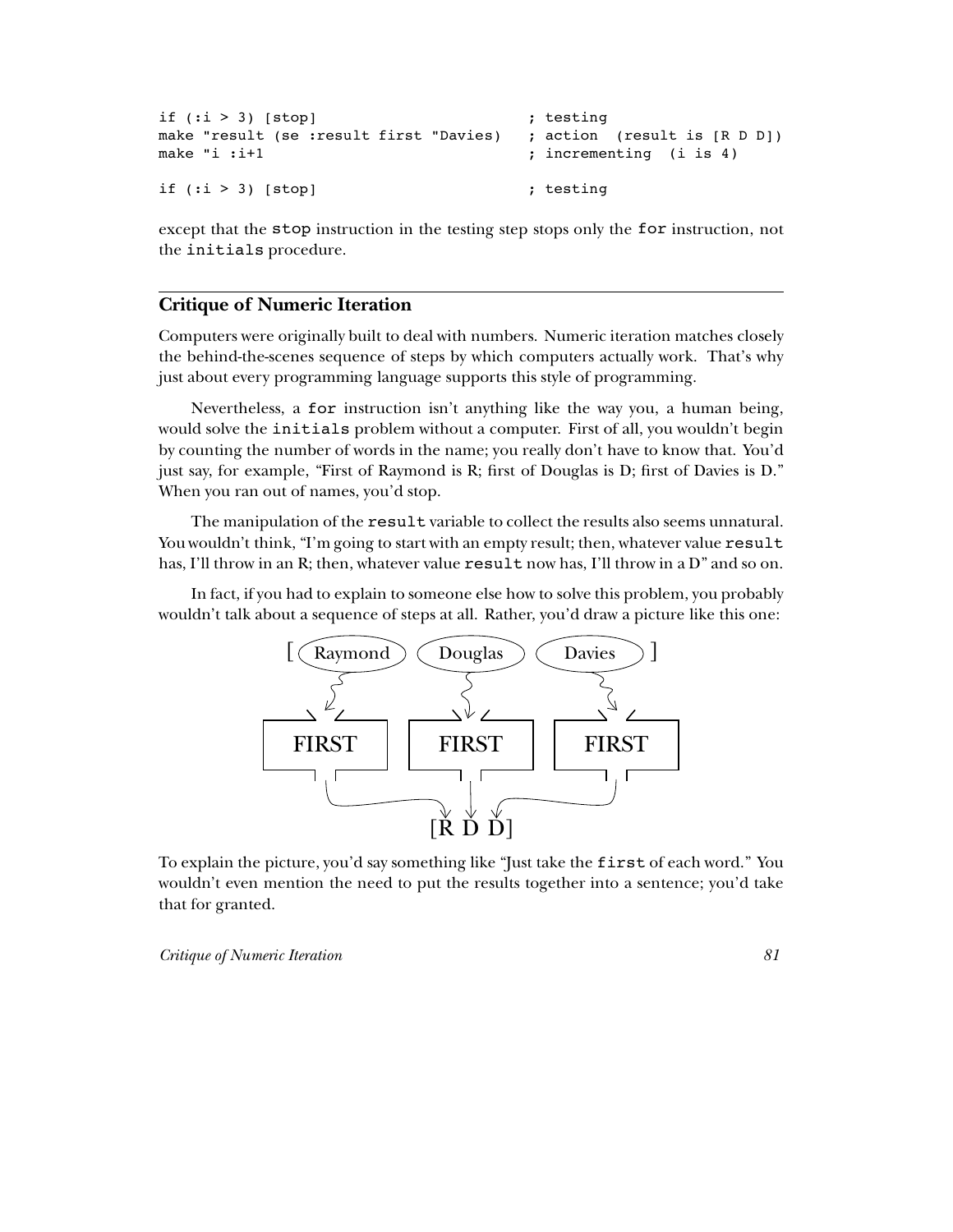In Logo we can write an initials procedure using the same way of thinking that you'd use in English:

```
to initials :name
output map "first :name
end
```
The map procedure means "collect the results of doing this for each of those."

As this example illustrates, map is easy to use. But it's a little hard to talk about, because it's a function of a function. So first we'll take a detour to talk more precisely about functions in general.

### **What's a Function?**

A *function* is a rule for turning one value (called the *argument*) into another. If you've studied algebra you'll remember numeric function rules such as

 $f(x) = 3x - 6$ 

but not all functions are numeric, and not all rules need be expressed as algebraic formulas. For example, here is the Instrument function, which takes a Beatle as its argument and returns his instrument:

| argument | result        |
|----------|---------------|
| John     | rhythm guitar |
| Paul     | bass guitar   |
| George   | lead guitar   |
| Ringo    | drums         |

This particular function has only four possible arguments. Other functions, like  $f(x)$ called the *domain* of the function. Similarly, the set of possible result values is called the *range* of the function.\*above, may have infinitely many possible arguments. The set of possible arguments is

it's easy to say that the domain of the function represented by the  $first$  operation is words or lists, but how do we describe item? We could loosely say "its domain is numbers and words or lists," but \* It's a little awkward to talk about the domain of a function that takes two arguments. That is, that sounds as if either argument could be any of those. The most precise way to say it is this: "The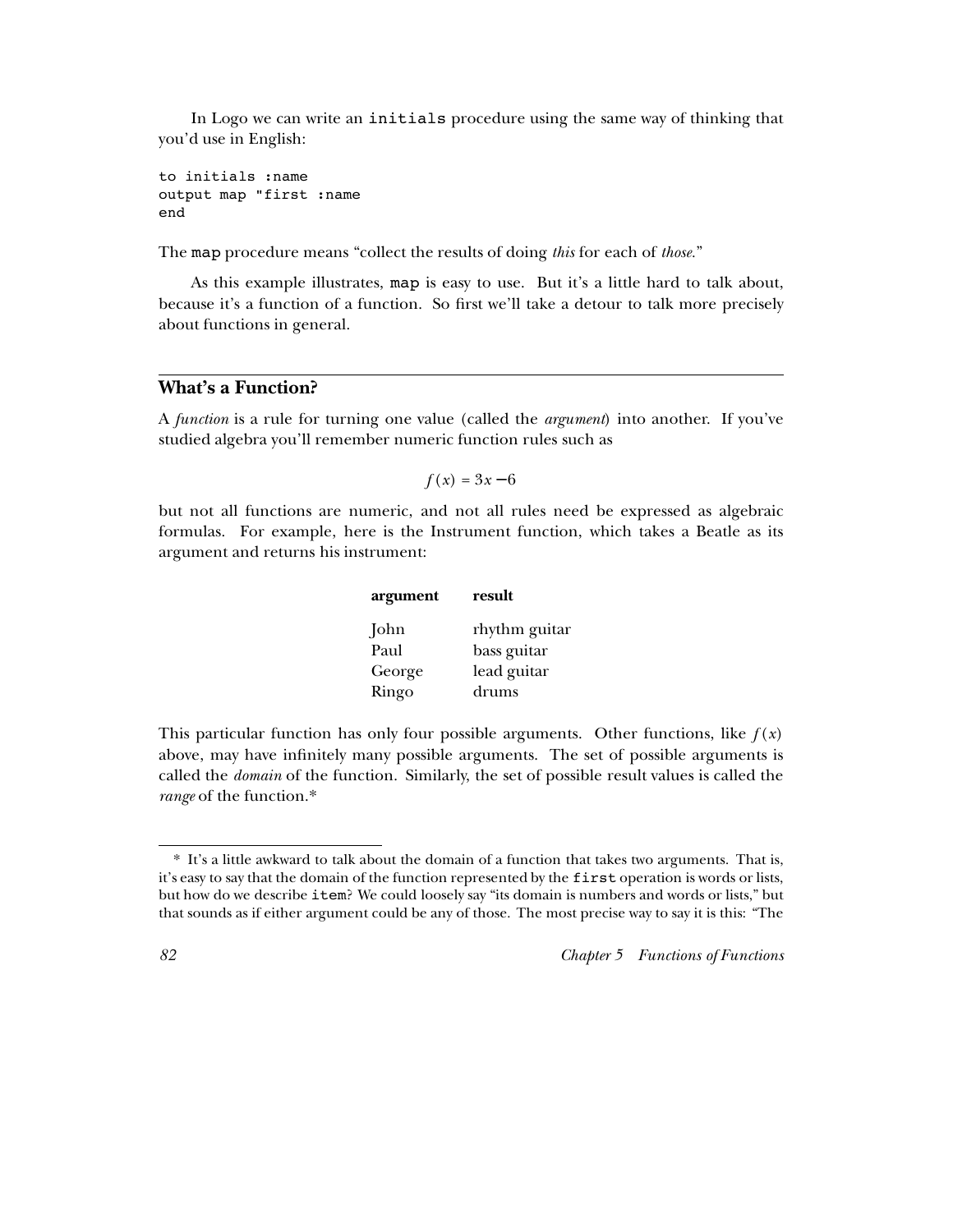Functions can be represented in many ways. (We've seen two in this section: formulas and tables.) One way to represent a function is with a Logo operation. Here are Logo representations of the two functions we've discussed:

```
to f :x
output 3*: x - 6end
to instrument :beatle
if :beatle = "John [output [rhythm guitar]]
if :beatle = "Paul [output [bass guitar]]
if :beatle = "George [output [lead guitar]]
if :beatle = "Ringo [output [drums]]
end
```
(What if we give instrument an input that's not in the domain of the function? In that case, it won't output any value, and a Logo error message will result. Some people would argue that the procedure should provide its own, more specific error message.)

I've been careful to say that the Logo operation *represents* the function, not that it *is* the function. In particular, two Logo procedures can compute the same function—the same relationship between input and output values—by different methods. For example, consider these Logo operations:

| to $f : x$        | to q :x            |
|-------------------|--------------------|
| output $3*:x - 6$ | output $3 * (X-2)$ |
| end               | end                |

the same function. For example, to compute f 10 we say  $3 \times 10 = 30$ ,  $30 - 6 = 24$ ; to compute g 10 we say  $10 - 2 = 8$ ,  $3 \times 8 = 24$ . Different computations, but the same The Logo operations  $f$  and  $g$  carry out two different computations, but they represent answer. Functional programming means, in part, focusing our attention on the inputs and outputs of programs rather than on the sequence of computational steps.

*represent* the arguments to the corresponding function. For example, that instrument Just as a Logo operation represents a function, the procedure's inputs similarly function I presented earlier has Beatles (that is to say, people) as its domain and has

*What's a Function? 83*

domain of <code>item</code> is pairs of values, in which the first member of the pair is a positive integer and the Item " takes two inputs; the first must be a positive integer and the second must be a word or list..." second member is a word or list of length greater than or equal to the first member of the pair." But for ordinary purposes we just rephrase the sentence to avoid the word "domain" altogether: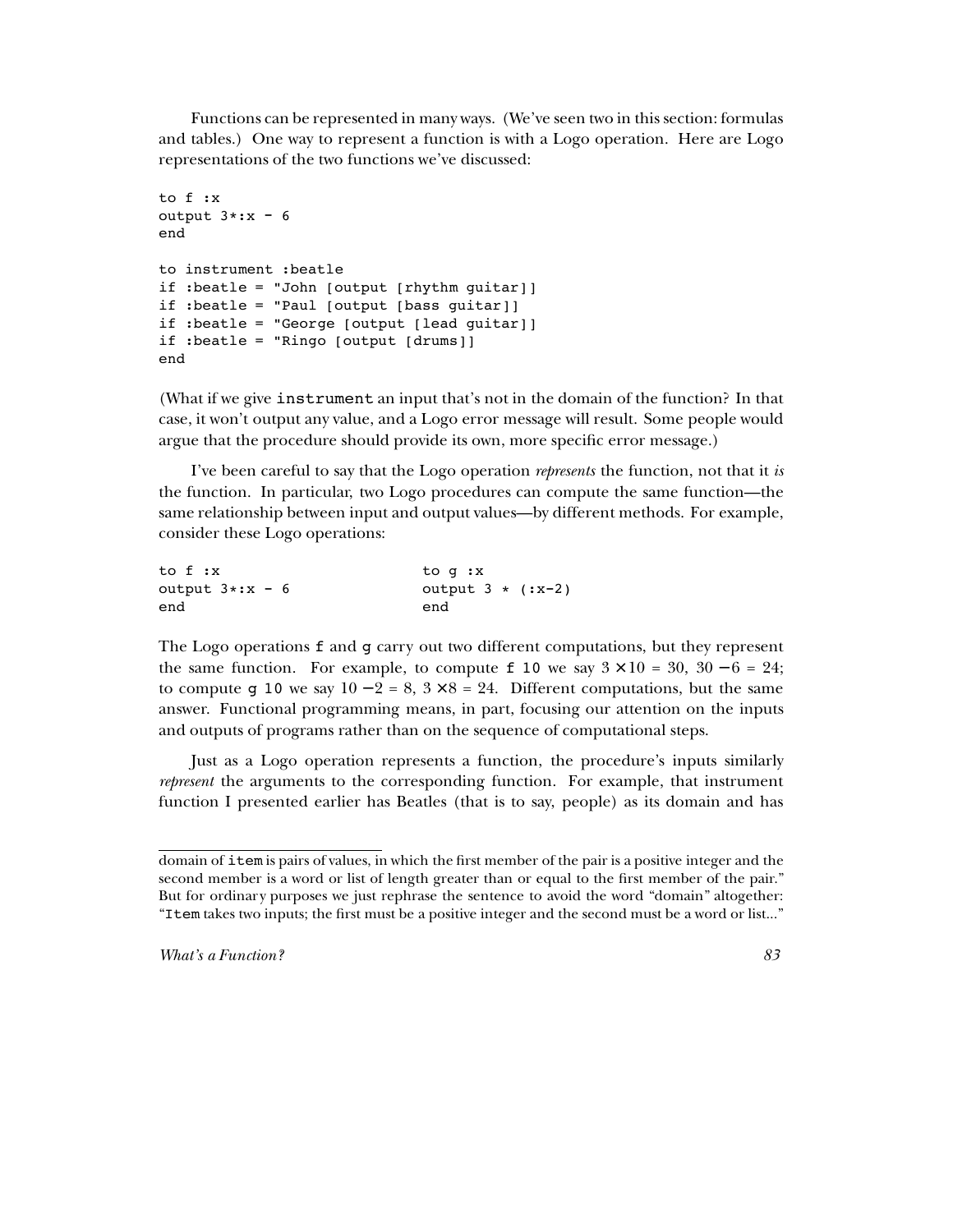types, and so the procedure instrument takes as its input *the name of* a Beatle (that is, a function from Beatles to instruments, but instrument is an operation from words to a word) and returns as its output *the name of* an instrument (a sentence). Instrument is musical instruments as its range. But Logo doesn't have people or instruments as data sentences.

We're about to see a similar situation when we explore  $\mathtt{map}.$  The map function—that is, the function that map represents—is a *function of functions*. One of the arguments to the map function is itself a function. The corresponding input to Logo's map procedure input, just as we use the name of a Beatle as the input to  ${\tt instrument}$ . an input to another procedure; instead, we must use the *name* of the procedure as the should be a procedure. But it turns out that Logo doesn't quite allow a procedure to be

But here's why this is important: In order to understand the *purpose* of map, you have see in a moment). But in order to understand the *notation* that you use with map in I know this sounds like lawyer talk, and we haven't written any programs for a while. to think about the map function, whose domain is functions (and other stuff, as we'll Logo, you have to think in terms of the Logo operation, whose input is words (names of procedures). You have to be clear about this representation business in order to be able to shift mentally between these viewpoints.

# **Functions of Functions: Map**

Map takes two inputs. The first is a word, which must be the name of a one-input Logo operation. The second can be any datum. The output from **map** is either a word or a list, whichever is the type of the second input. The members of the output are the results of applying the named operation to the members of the second input.

#### ? **show map "first [Rod Argent]**  $[R A]$

two members. Each member of the output is the result of applying first to one of the members of map's second input. In this example, the output is a list of two members, just as the second input is a list of

Many people, when they first meet map, are confused by the quoting of its first input. After all, I made a fuss back in Chapter 2 about the difference between these two examples: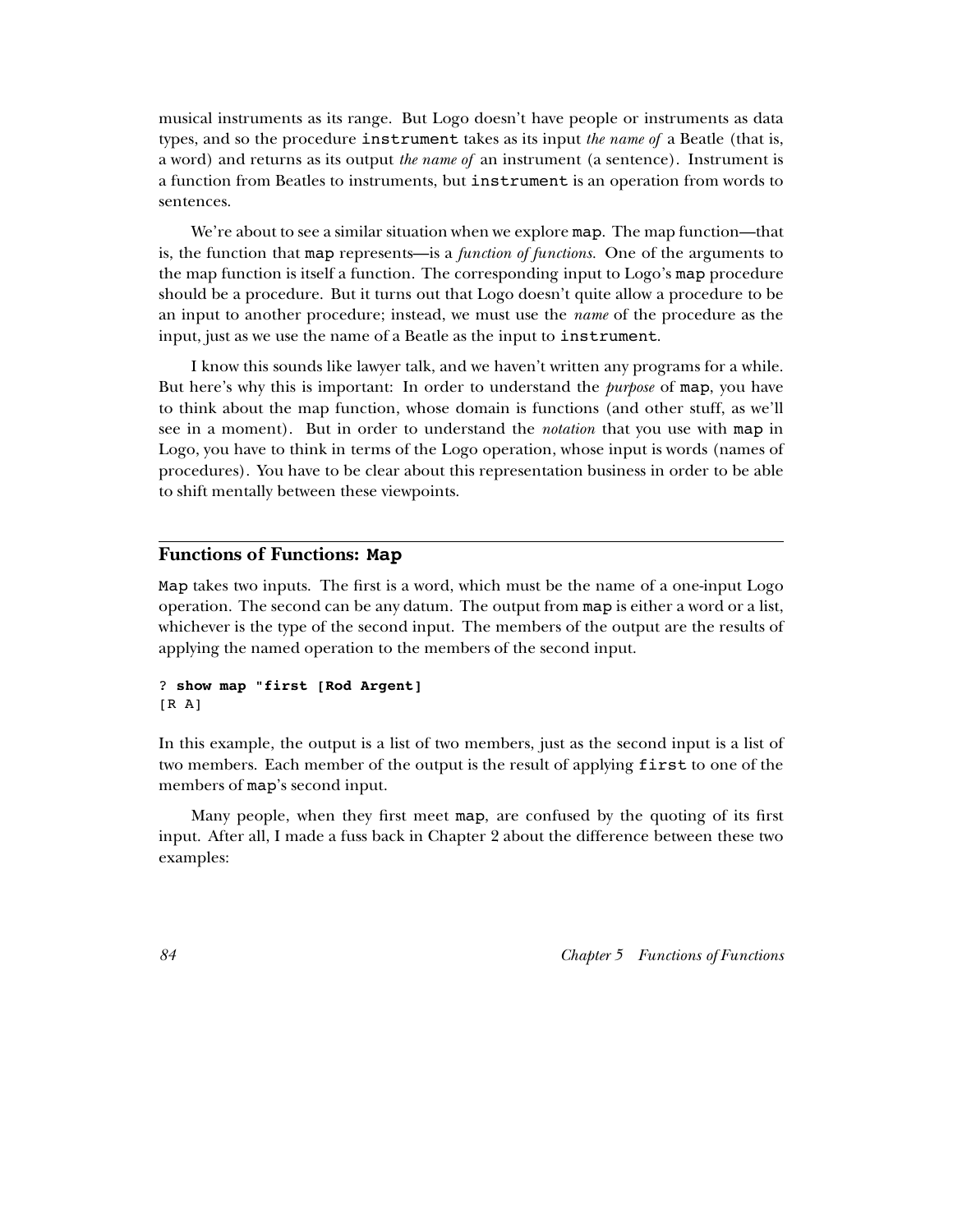```
print Hello
?
print "Hello
?
I don't know how to Hello
Hello
```
to invoke a procedure. But now, when I want to use the first procedure as input to map , I'm quoting its name. Why? You learned that a quoted word means the word itself, while an unquoted word asks Logo

the map function. We want the map function to have *another function*, the function "first" All that effort about the domains of functions should help you understand the notation used here. Start by ignoring the Logo notation and think about the domain of in this case, as one of its arguments:



map represents map, and first represents first. If this were algebra notation, I'd say map(first, Rod Argent), so in Logo I'll say It's tempting to say that in Logo, a function is represented by a procedure, so

show map first [Rod Argent] ;; wrong!

we'd be *composing* map and first: mean that the second function is used as argument to the first! Instead, it means that *the output from invoking* the second function is used as the argument to the first. In this case, But when a Logo instruction has two unquoted procedure names in a row, that doesn't



Map *Functions of Functions: 85*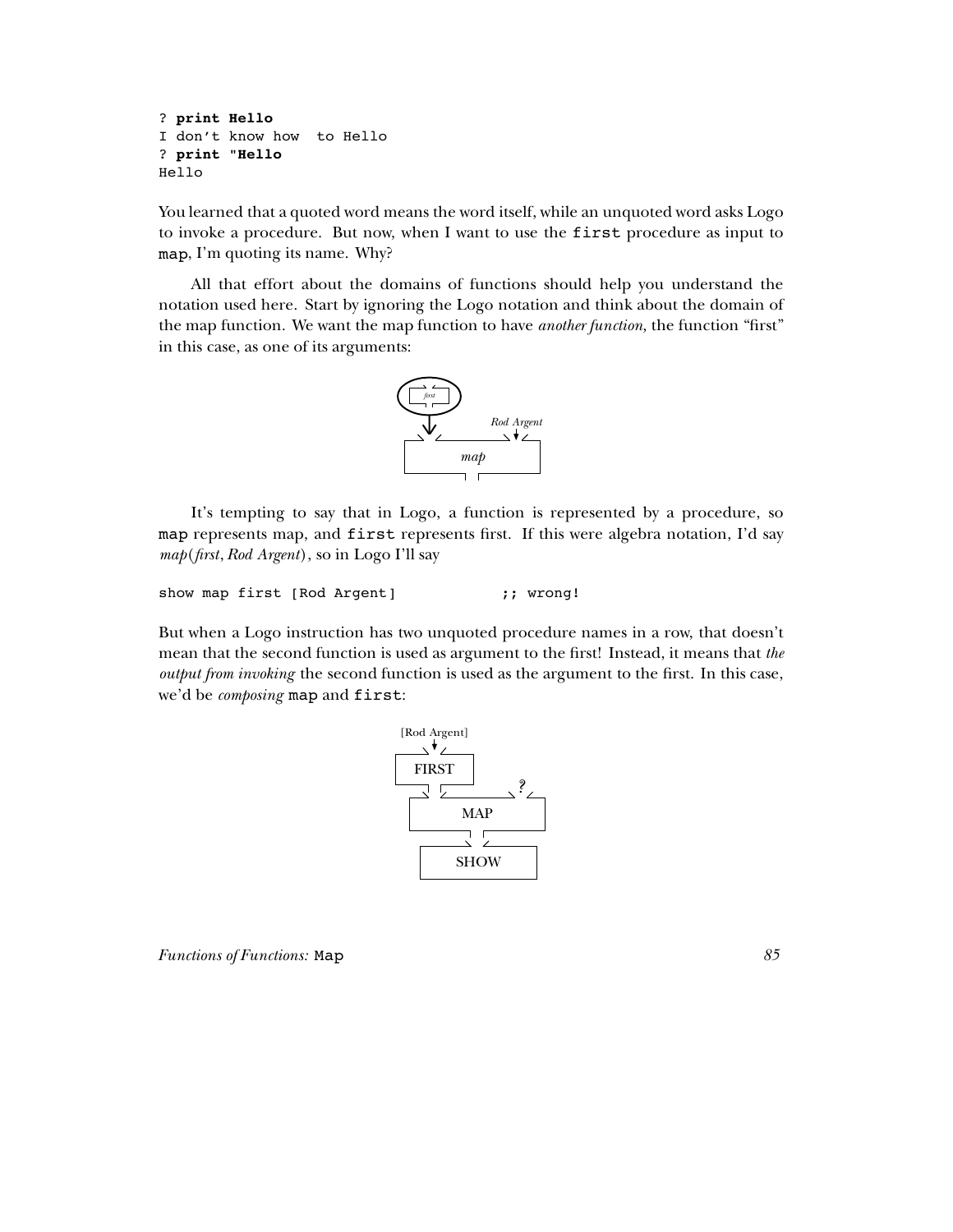As the plumbing diagram shows, the list that we intended as the second input to map actually ends up as the input to <code>first</code>, and Logo will complain because <code>map</code> isn't given enough inputs.

Instead, as I said earlier, we must use *the name of the first procedure to represent* it. That gives this diagram:



Here's another simple example. Logo has a primitive operation uppercase that takes a word as input, and outputs the same word but in all capital letters:

#### ? **print uppercase "young** YOUNG

What if we want to translate an entire sentence to capital letters? The <code>uppercase</code> primitive doesn't accept a sentence as its input:

#### ? **show uppercase [neil young]** uppercase doesn't like [neil young] as input.

But we can use map to translate each word separately and combine the results:

```
?
show map "uppercase [neil young]
[NEIL YOUNG]
```
Ordinarily map works with one-argument functions. But we can give map extra arguments (by enclosing the invocation of map in parentheses, as usual) so that it can work with functions of more than one argument.

```
?
show (map "item [2 1 2 3] [john paul george ringo])
[o p e n]
?
show (map "sum [1 2 3] [40 50 60] [700 800 900])
[741 852 963]
```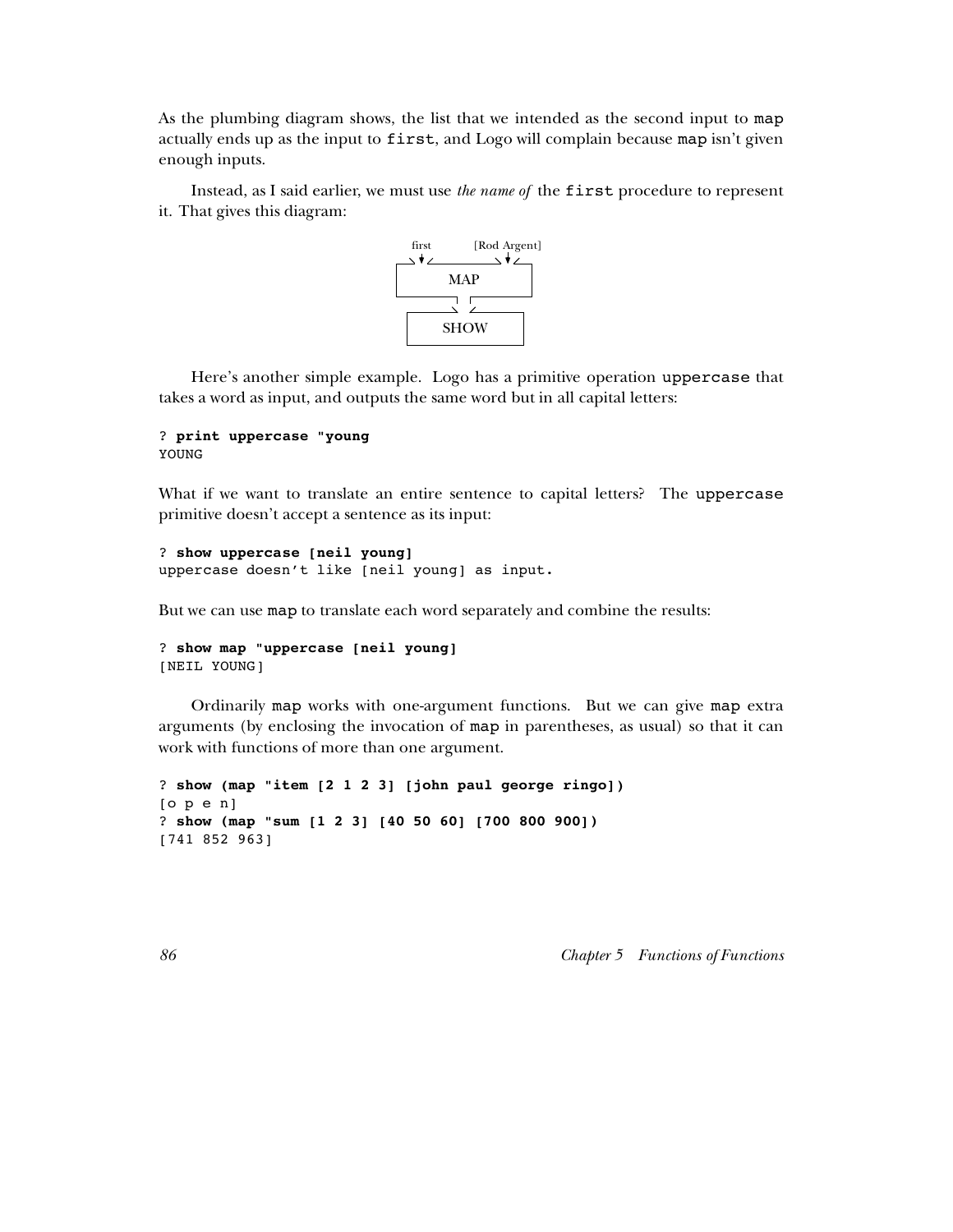example, [2 1 2 3] provides four values for the first input to item. The input lists must all have the same length (two lists of length four in the <code>item</code> example, three lists of length three in the sum example). Each input after the first provides values for one input to the mapped function. For

we use map with words. Let's say we're writing a program to play Hangman, the word In the examples so far, the input data have been lists. Here's an example in which game in which one player guesses letters in a secret word chosen by the other player. At first the guesser sees only a row of dashes indicating the number of letters in the word; for each guess, more letters are revealed. We aren't going to write the entire program yet, but we're ready to write the operation that takes the secret word, and a list of the letters that have been guessed so far, and outputs a row of letters and dashes as appropriate.

```
print hangword "potsticker [e t a o i n]
?
print hangword "gelato [e t a o i n]
?
to hangword :secret :guessed
output map "hangletter :secret
end
to hangletter :letter
output ifelse memberp : letter : quessed [: letter] ["-]
end
_ot_ti__er
e ato
```
Notice that <code>hangletter</code> depends on Logo's dynamic scope to have access to <code>hangword's</code> local variable named guessed.

☞ exaggerate Write an operation that takes a sentence as input and outputs an exaggerated version:

```
print exaggerate [I ate 3 potstickers]
?
print exaggerate [The chow fun is good here]
?
I ate 6 potstickers
The chow fun is great here
```
It should double all the numbers in the sentence, and replace "good" with "great," "bad" with "terrible," and so on.

A function whose domain or range includes functions is called a *higher order function.* The function represented by map is a higher order function. (We may speak loosely and say that **map** is a higher order function, as long as you remember that Logo procedures

*Functions of Functions: 87* Map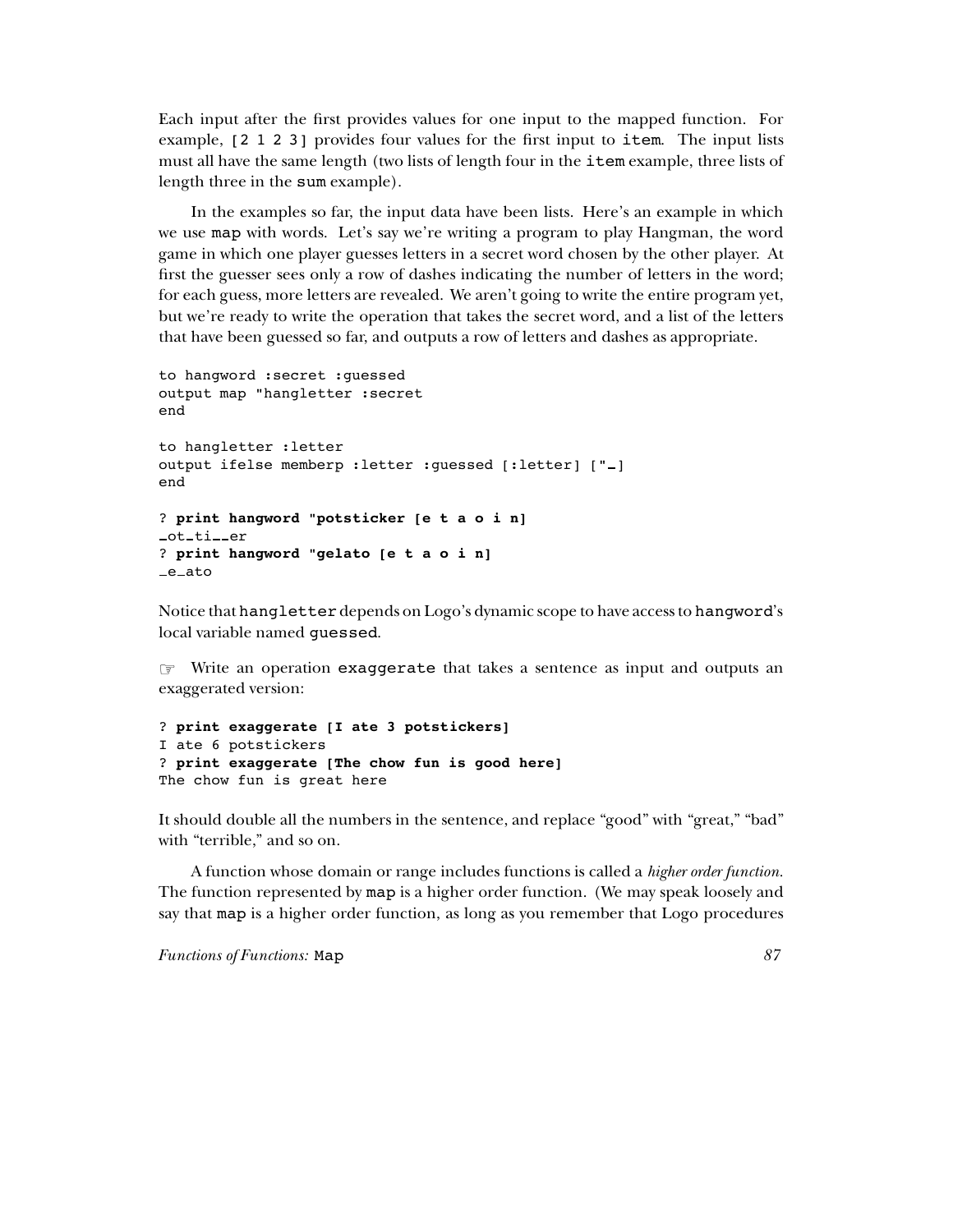aren't really functions!) It's tempting to say that the map procedure itself is a "higher data types are words and lists. That's why the input to map is a word, the name of a order procedure," but in Logo that isn't true. Procedures aren't data in Logo; the only procedure, and not the procedure itself. Some languages do treat procedures themselves as data. In particular, the language Scheme is a close relative of Logo that can handle procedures as data. If this way of thinking appeals to you, consider learning Scheme next!

### **Higher Order Selection: Filter**

The purpose of map is to *transform* each member of an aggregate (a list or a word) by applying some function to it. Another higher order function, filter, is used to select some members of an aggregate, but not others, based on a criterion expressed as a predicate function. For example:

```
?
show filter "numberp [76 trombones, 4 calling birds, and 8 days]
[76 4 8]
to vowelp :letter
output memberp :letter "aeiou
end
?
show filter "vowelp "spaghetti
aei
to beatlep :person
output memberp :person [John Paul George Ringo]
end
?
show filter "beatlep [Bob George Jeff Roy Tom]
[George]
```
What happens if we use the initials procedure that we wrote with people's names in mind for other kinds of names, such as organizations or book titles? Some of them work well:

```
?
show initials [Computer Science Logo Style]
[C S L S]
?
show initials [American Civil Liberties Union]
[A C L U]
```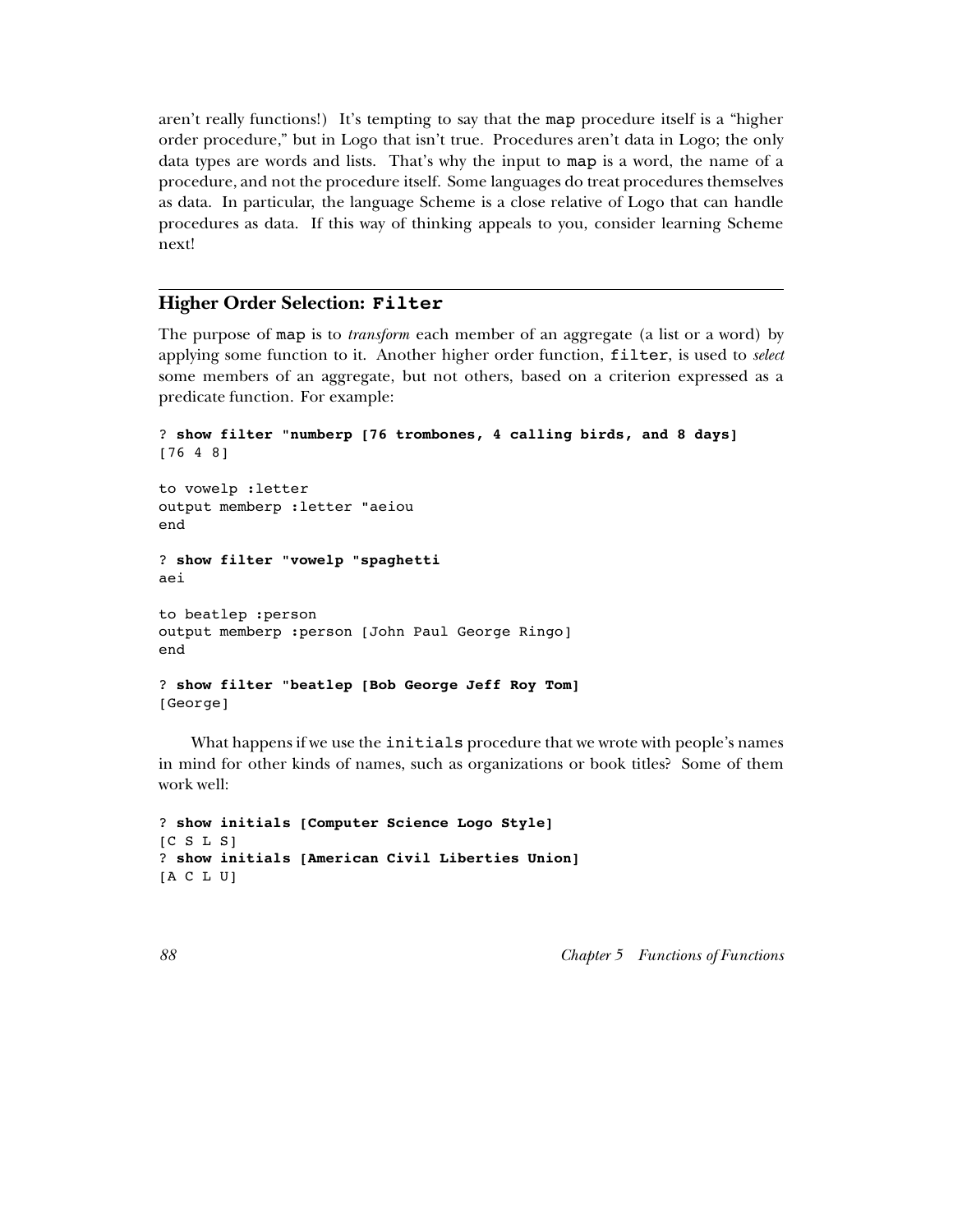but others don't give quite the results we'd like:

```
?
show initials [Association for Computing Machinery]
[A f C M]
?
show initials [People's Republic of China]
[P R o C]
```
remaining words. This is a job for filter: We'd like to eliminate words like "for" and "of" before taking the first letters of the

```
to importantp :word
output not memberp :word [the an a of for by with in to and or]
end
to initials :name
output map "first (filter "importantp :name)
end
?
show initials [Association for Computing Machinery]
[A C M]
?
show initials [People's Republic of China]
[P R C]
```
# **Many to One: Reduce**

Of course, what we'd *really* like is to have those initials in the form of a single word: ACLU, CSLS, ACM, and so on. For this purpose we need yet another higher order function, one that invokes a combining function to join the members of an aggregate.

```
?
show reduce "word [C S L S]
CSLS
?
show reduce "sum [3 4 5 6]
18
?
show reduce "sentence "UNICEF
[U N I C E F]
```
Reduce takes two inputs. The first must be the name of a two-input operation; the second can be any *nonempty* word or list.

to acronym :name output reduce "word initials :name end

*Reduce* 89 and *89*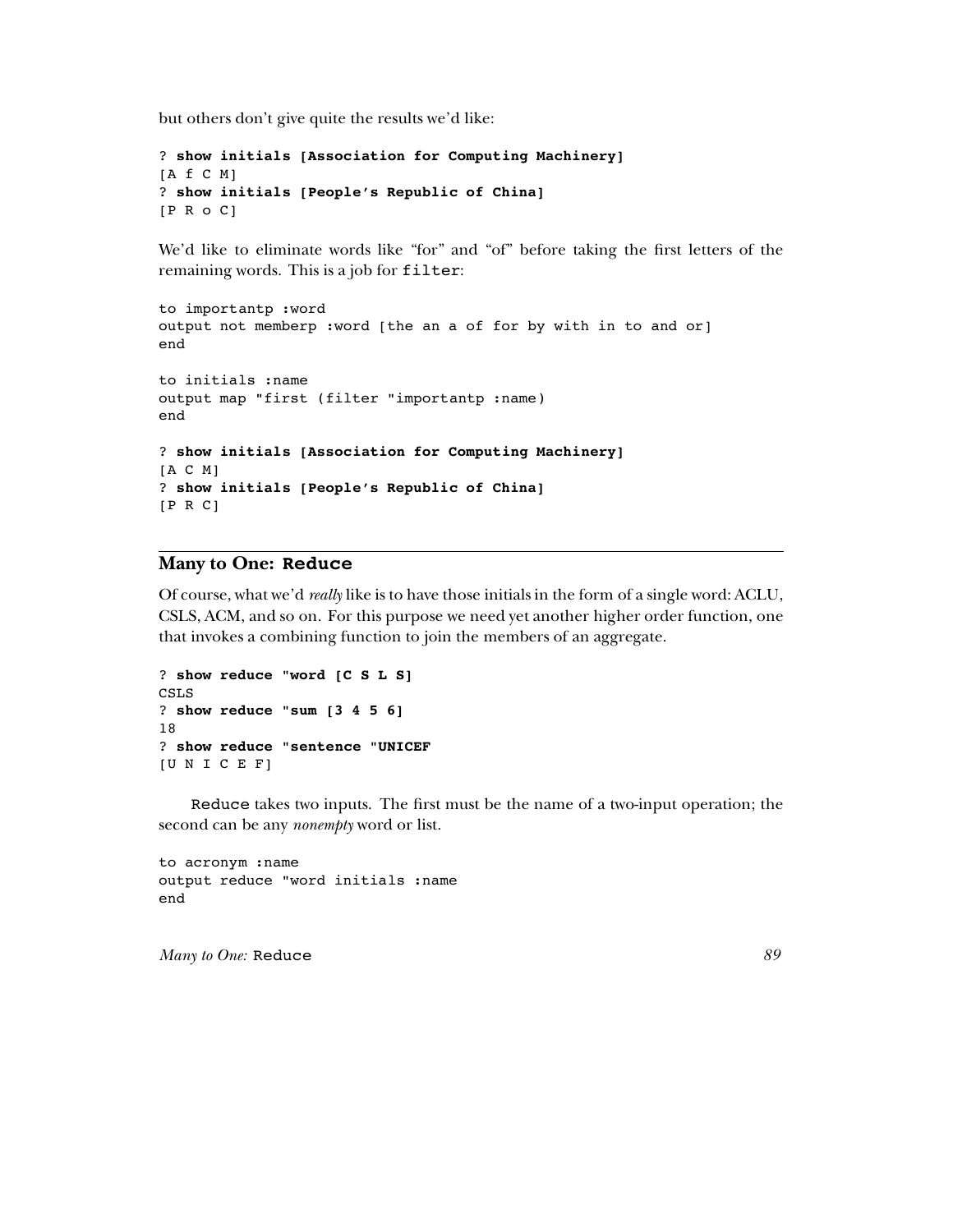In practice, the first input to **reduce** won't be any old operation; it'll be a *constructor*. It'll be something that doesn't care about the grouping of operands; for example, sum is a good choice but  $\mathtt{difference}$  is problematic because we don't know whether

```
reduce "difference [5 6 7]
```
means  $5 - (6 - 7)$  or  $(5 - 6) - 7$ , and the grouping affects the answer. Almost all the time, the constructor will be word, sentence, sum, or product. But here's an example of another one:

```
show biggest [5 7 781 42 8]
?
to bigger :a :b
output ifelse :a > :b [:a] [:b]
end
to biggest :nums
output reduce "bigger :nums
end
781
```
# **Choosing the Right Tool**

So far you've seen three higher order functions: map, filter, and reduce. How do you decide which one to use for a particular problem?

Map transforms each member of a word or list individually. The result contains as many members as the input.

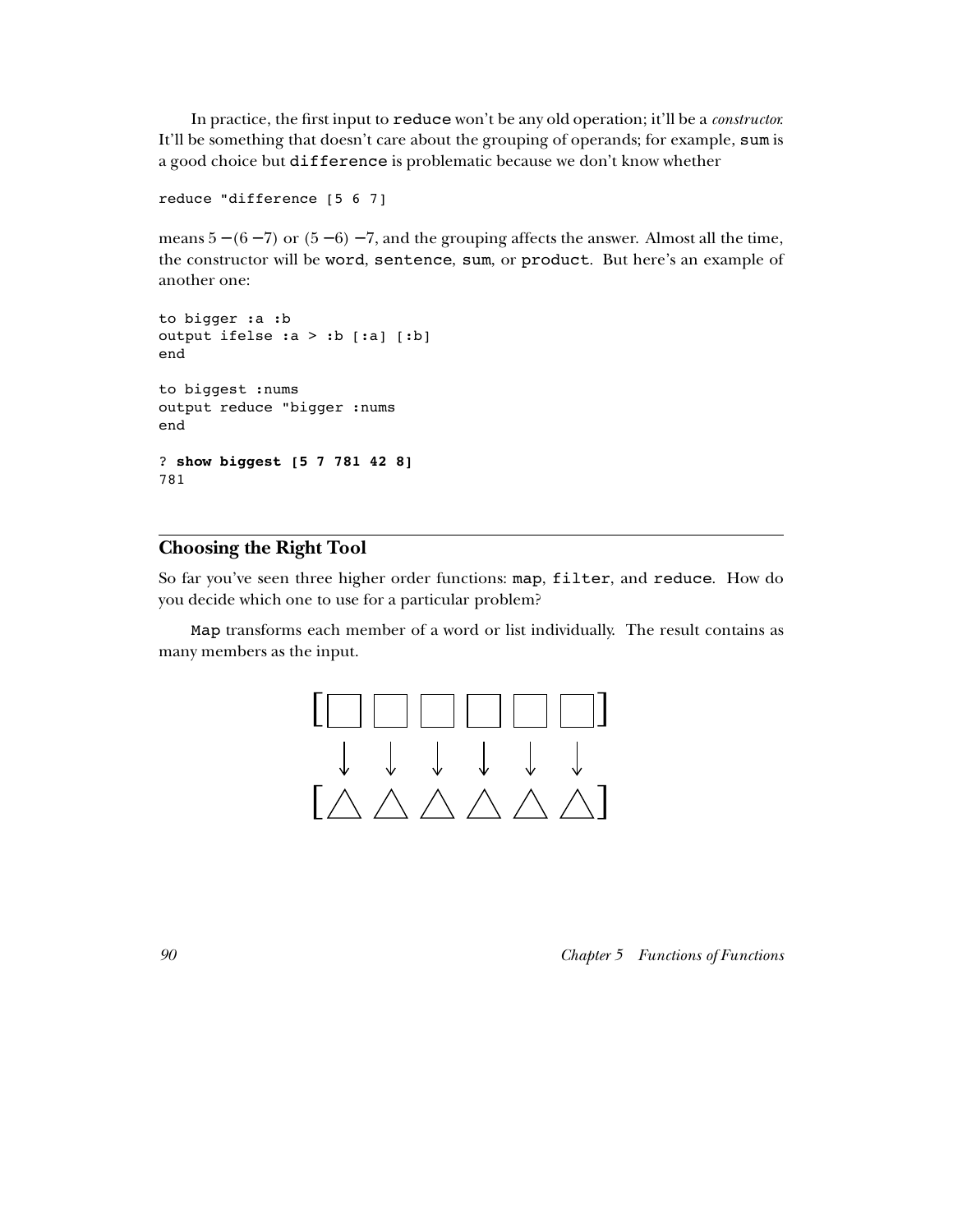Filter selects certain members of a word or list and discards the others. The members of the result are members of the input, without transformation, but the result may be smaller than the original.



Reduce transforms the entire word or list into a single result by combining all of the members in some way.



### **Anonymous Functions**

hangletter, importantp, and bigger that will never be used independently, but are In several of the examples in this chapter, I've had to write "helper" procedures such as needed only to provide the function argument to a higher order function. It would be simpler if we could avoid writing these as separate procedures.

Does that sound confusing? This is one of those ideas for which an example is worth 1000 words:

```
to hangword :secret :guessed
output map [ifelse memberp ? : guessed [?] ["-]] : secret
end
```
*Anonymous Functions 91*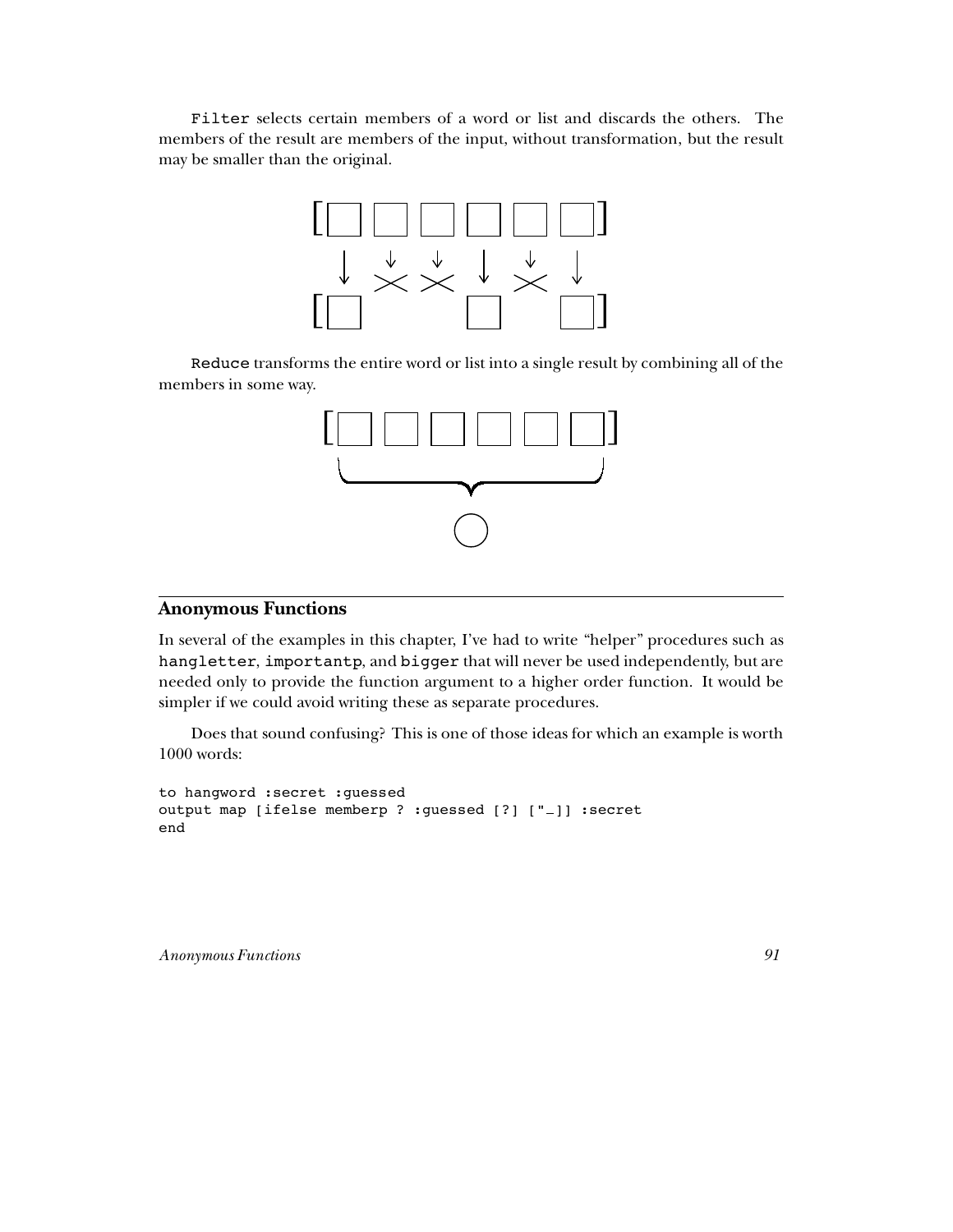Until now, the first input to map has always been a word, used to represent the function function's argument belongs. Such a list is called a *template*. with that word as its name. In this example we see how a nameless function can be represented: as a list containing a Logo expression, but with question marks where the

```
?
show filter [memberp ? [John Paul George Ringo]] ~
              [Bob George Jeff Roy Tom]
```
[George]

Anonymous functions of more than one argument are a little uglier. Instead of **?** for the argument, you must use ?1 for the first, ?2 for the second, and so on.

```
to biggest :nums
output reduce [ifelse ?1 > ?2 [?1] [?2]] :nums
end
```
Notice that the templates don't say output, as the named procedures did. That's expression, which means that when evaluated it has a value. If the template said  $\textsf{output},$ repeating the point made earlier that output immediately stops the procedure it's in, because procedures are made of *instructions*, whereas these are *expression* templates. it would be saying to use that value as the output *from the procedure containing it!* (I'm just When input values are "plugged in" for the question marks, the template becomes a Logo even if there are more instructions below it.)

# **Higher Order Miscellany**

Map combines the partial results into a list, if the second argument is a list, or into a map.se is (map to sentence), which makes a sentence of the results. Here are some word, if it's a word. Sometimes this behavior isn't quite what you want. An alternative examples.

```
?
make "numbers [zero one two three four five six seven eight nine]
?
show map [item ?+1 :numbers] 5789
fiveseveneightnine
?
show map.se [item ?+1 :numbers] 5789
[five seven eight nine]
?
show map [sentence (word "With ?) "You] [in out]
[[Within You] [Without You]]
?
show map.se [sentence (word "With ?) "You] [in out]
[Within You Without You]
```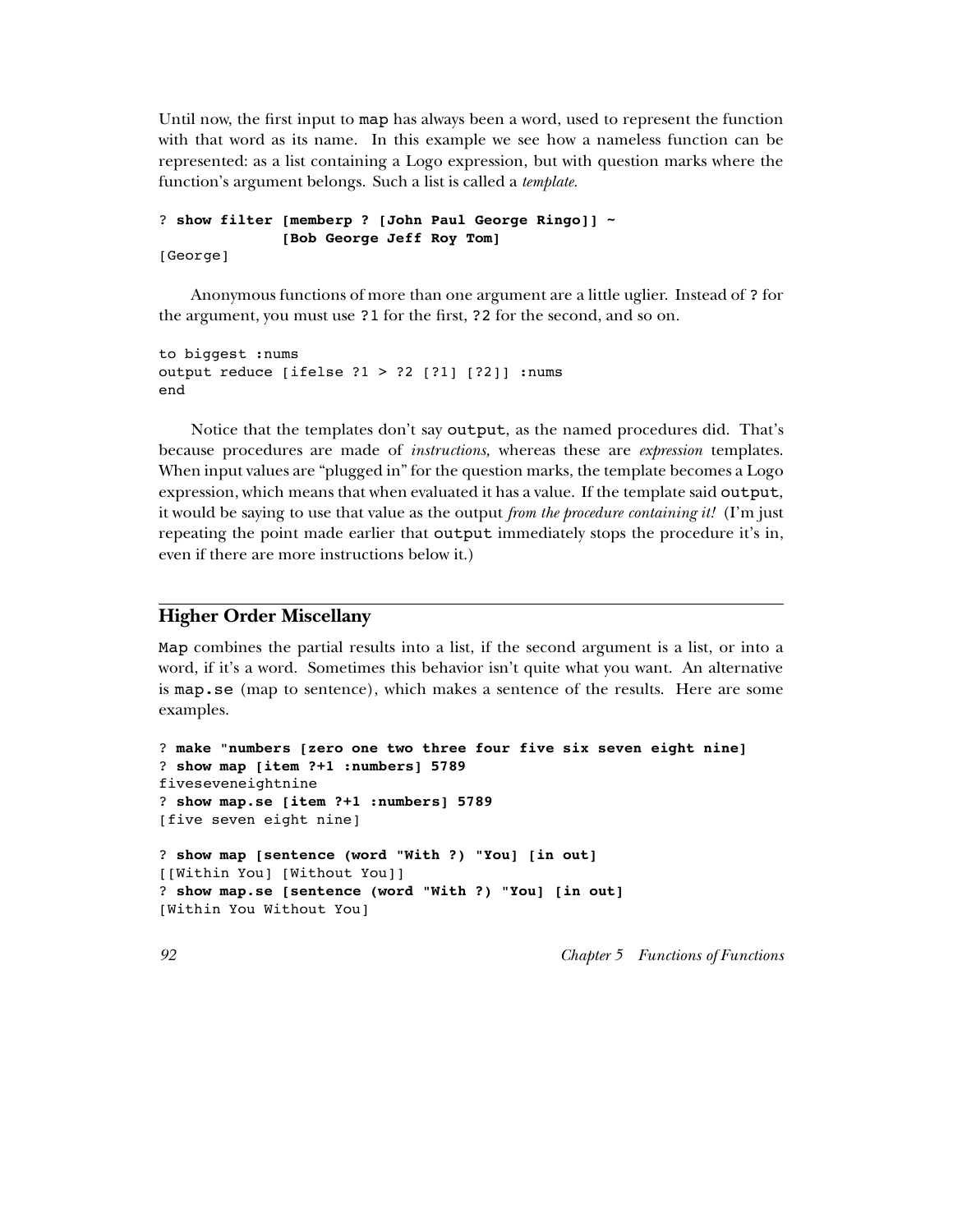```
show map.se [sentence ? "Warner] [Yakko Wakko Dot]
?
show map [sentence ? "Warner] [Yakko Wakko Dot]
?
[Yakko Warner Wakko Warner Dot Warner]
[[Yakko Warner] [Wakko Warner] [Dot Warner]]
```
As these examples show, sometimes map does what you want, but sometimes  $map \, \texttt{se}$ does, depending on the "shape" you want your result to have. Do you want a word, a sentence, or a structured list?

Suppose we have two sets of things, and we want all the pairings of one of these with one of those. An example will make clear what's desired:

```
show crossproduct [red blue green] [shirt pants]
?
[[red shirt] [blue shirt] [green shirt] [red pants] [blue pants]
[green pants]]
```
This is a tricky example because there are two different mistakes we could make. We don't want to "flatten" the result into a sentence:

[red shirt blue shirt green shirt red pants blue pants green pants]

but we also don't want all the shirts in one list and all the pants in another:

```
[[[red shirt] [blue shirt] [green shirt]]
[[red pants] [blue pants] [green pants]]]
```
Here's the solution:

```
to crossproduct :these :those
output map.se [prepend.each :these ?] :those
end
```
to prepend.each :these :that output map [sentence ? :that] :these end

☞ map map.se Notice that this solution uses both and . Try to predict what would happen if you used map both times, or map. se both times, or interchanged the two. Then try it on the computer and be sure you understand what happens and why!

couldn't figure out which ? to replace with what: By the way, this is a case in which we still need a named helper function despite the use of templates, because otherwise we'd have one template inside the other, and Logo

*Higher Order Miscellany 93*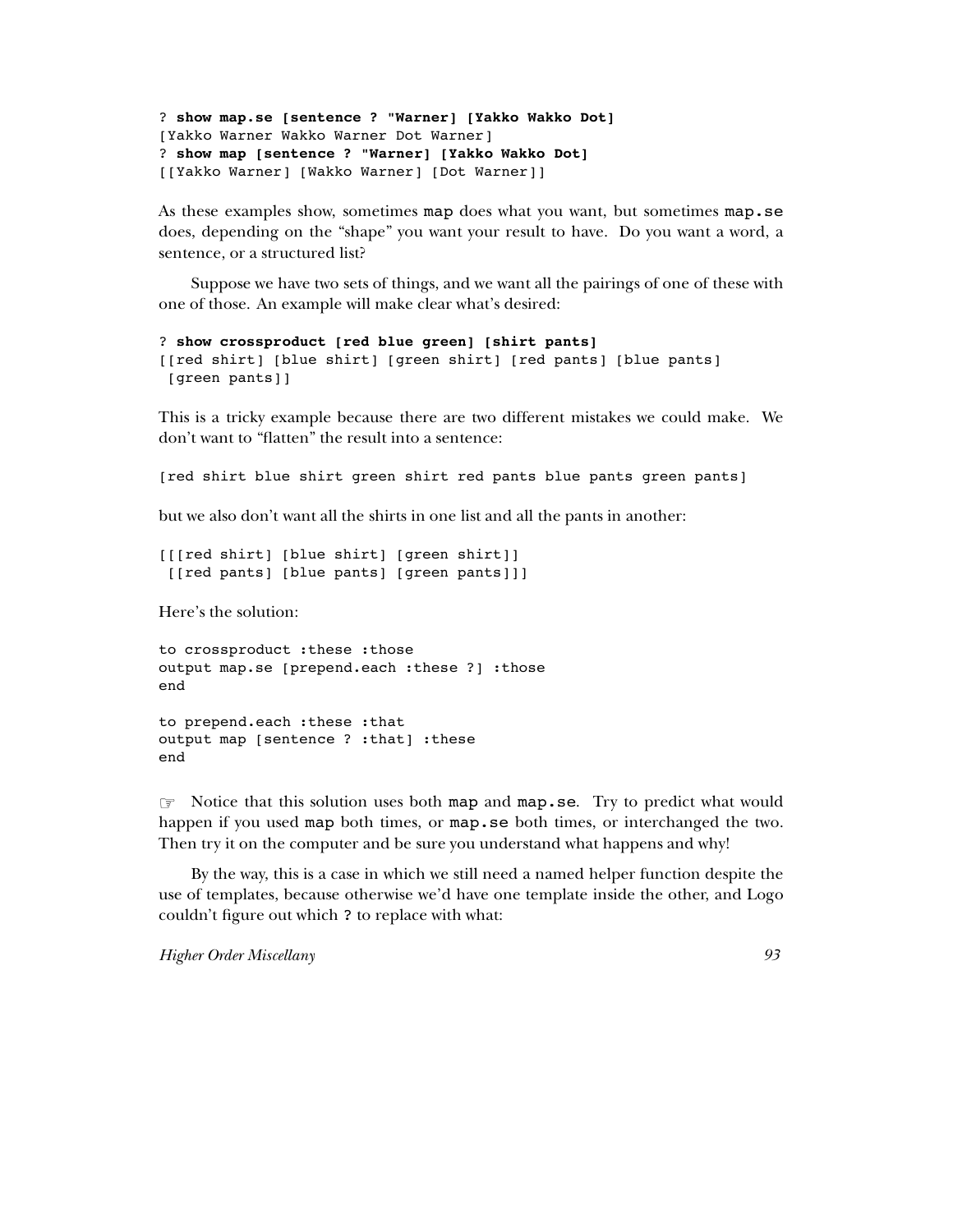```
to crossproduct :these :those
output map.se [map [sentence ? ?] :these] :those ; (wrong!)
end
```
Just as  $\mathtt{map}.\mathtt{se}$  is a variant of  $\mathtt{map}, \mathtt{find}$  is a variant of  $\mathtt{filter},$  for the situations in which you only want to find *one* member that meets the criterion, rather than all the members. (Perhaps you know in advance that there will only be one, or perhaps if there are more than one, you don't care which you get.)

```
print spellout "5d
?
print spellout "10h
?
to spellout :card
output (sentence (butlast :card) "of
                 (find [equalp last :card first ?]
                       [hearts spades diamonds clubs]))
end
5 of diamonds
```
foreach with an *instruction* template, rather than an expression template as used with Sometimes what you want isn't a function at all. You want to take some *action* for 10 of hearts each member of an aggregate. The most common one is to print each member on a separate line, in situations where you've computed a long list of things. You can use the others. The template is the last argument, rather than the first, to follow the way in

which the phrase "for each" is used in English: For each of these things, do that.

```
foreach (crossproduct [[ultra chocolate] pumpkin [root beer swirl]
?
      ginger] [cone cup]) "print
ultra chocolate cone
pumpkin cone
root beer swirl cone
ginger cone
ultra chocolate cup
pumpkin cup
root beer swirl cup
ginger cup
```
If you look closely at the letters on your computer screen you'll see that they are made up of little dots. One simple pattern represents each letter in a rectangle of dots five wide and seven high, like this: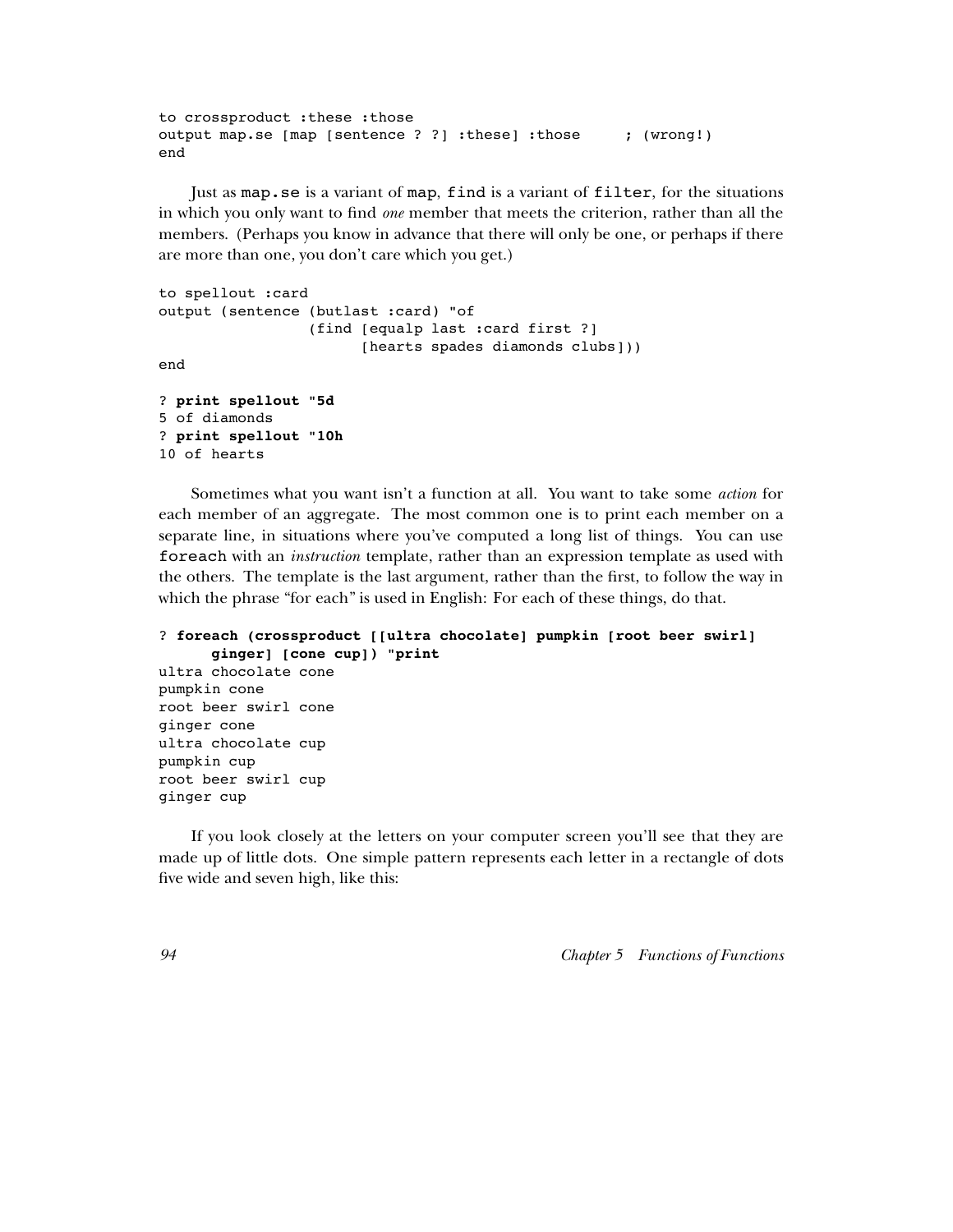| $\star$  |          | *****    |          | *****    | ****     |          | *****   |
|----------|----------|----------|----------|----------|----------|----------|---------|
| $^\star$ | $^\star$ | $^\star$ | $^\star$ | $^\star$ | $^\star$ | $^\star$ | *       |
| $\star$  | $^\star$ | $^\star$ | $\star$  | $^\star$ | $\star$  | $^\star$ | $\star$ |
| *****    |          | ****     |          | *        | $\star$  | $^\star$ | $***$   |
| $\star$  | $^\star$ | $^\star$ | $\star$  | *        | $^\star$ | $^\star$ | *       |
| $\star$  | $^\star$ | $^\star$ | $\star$  | $\star$  | $\star$  | $^\star$ | $\star$ |
| $\star$  | $^\star$ | *****    |          | *****    | ****     |          | *****   |

The following program allows you to spell words on the screen in big letters like these. Each letter's shape is kept as the value of a global variable with the letter as its name. (I haven't actually listed all 26 letters.) The value is a list of seven words, each of which contains five characters, some combination of spaces and asterisks.

```
say "brian
?
to say :word
for [row 1 7] [foreach :word [sayrow :row ?] print []]
print []
end
to sayrow :row :letter
type item :row thing :letter
type "| |
end
make "b [|*****| |* *| |* *| |**** | |* *| |* *| |*****|]<br>make "r [|*****| |* *| |* *| |****| |* * | |* * | |* *|]
make "r [|*****| |*   *| |*   *| |*****| |*   * | |*   *| |*   *|]<br>make "i [|*****| |   *   | |   *  | |   *  | |   *  | |   *  | | *****|]
make "i [|*****| | * || * || * || * || *
make "a [| * ||* *||* *||****||* *||* *||* *|]<br>make "n [|* *||** *||** *||* **||* **||* **||* *||
                                                 ** * ** ****** ***** ***** * * *
* * * * * * * ** *
* * * * * * * ** *
**** ***** * ***** * * *
* * * * * * * * **
* * * * * * * * **
***** * * ***** * * * *
```
ෛ Modify the program so that  $\verb|say|$  takes another input, a number representing the size in which you want to print the letters. If the number is 1, then the program should work as before. If the number is 2, each dot should be printed as a two-by-two square of spaces or asterisks; if the number is 3, a three-by-three square, and so on.

*Higher Order Miscellany 95*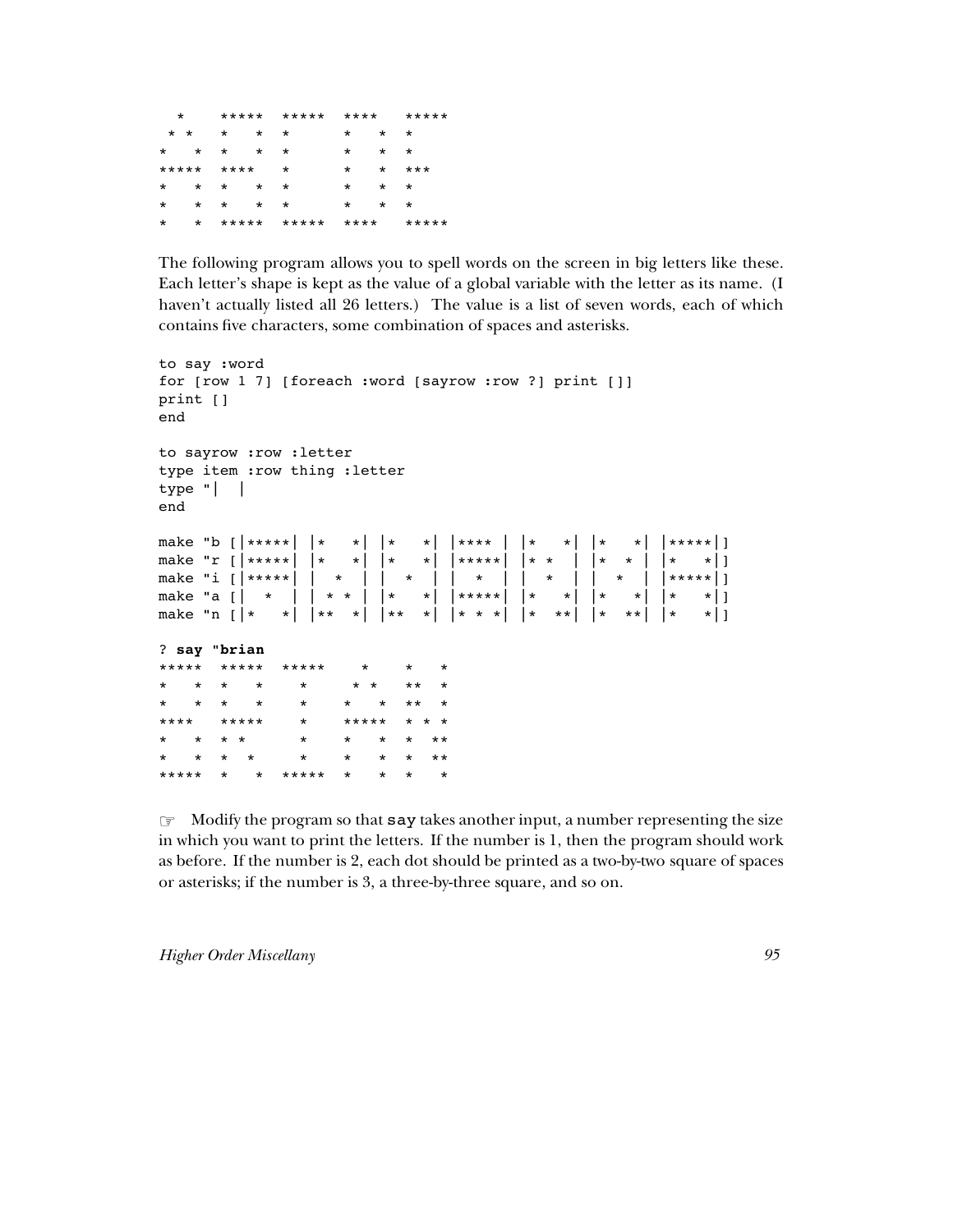# **Repeated Invocation: Cascade**

Finally, sometimes you want to compose a function with itself several times:

```
print first bf bf bf bf [The Continuing Story of Bungalow Bill]
?
print first (cascade 4 "bf [The Continuing Story of Bungalow Bill])
?
Bungalow
Bungalow
```
Cascade takes three inputs. The first is a number, indicating how many times to invoke the function represented by the second argument. The third argument is the starting value.

```
print power 2 8
?
show range 3 8
?
to power :base :exponent
output cascade :exponent [? * :base] 1
end
256
to range :from :to
output cascade :to-:from [sentence ? (1+last ?)] (sentence :from)
end
[3 4 5 6 7 8]
```
Like map, cascade can be used with extra inputs to deal with more than one thing at a time. One example in which multi-input cascade is useful is the Fibonacci sequence. Each number in the sequence is the sum of the two previous numbers; the first two numbers are 1. So the sequence starts

```
1, 1, 2, 3, 5, 8, 13, \ldots
```
A formal definition of the sequence looks like this:

```
F_n = F_{n-1} + F_{n-2}, \qquad n \geq 2.F_0 = 1,F_1 = 1,
```
In order to compute, say,  $F_{23}$ , we must know both  $F_{22}$  and  $F_{21}.$  As we work our way up, we must always remember the two most recent values, like this: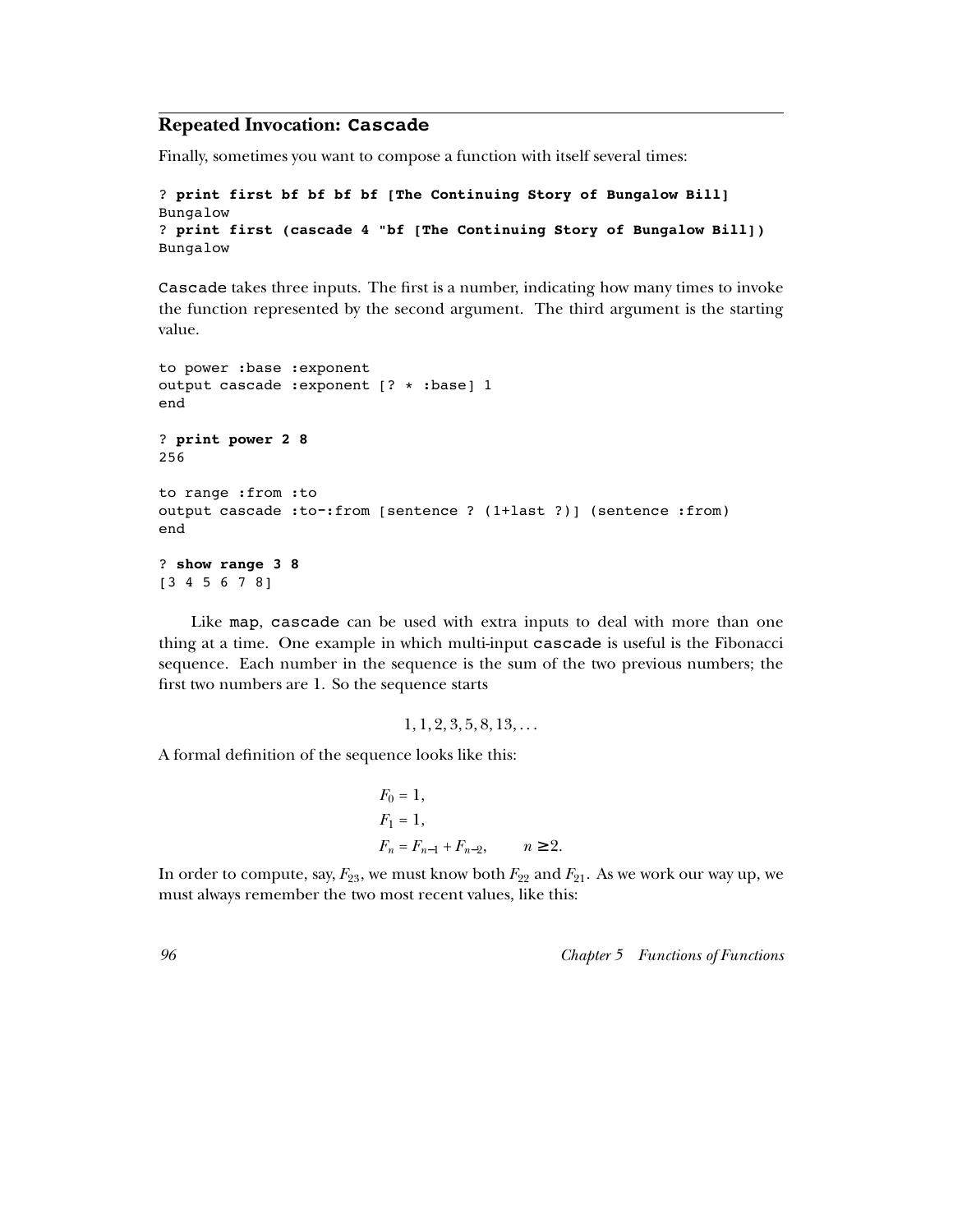| start            |                           |          |
|------------------|---------------------------|----------|
| step 1           | 1                         | 1        |
| step 2           | 2                         | 1        |
| step 3           | 3                         | 2        |
| step 4           | 5                         | 3        |
|                  |                           |          |
| step 22 $F_{22}$ |                           | $F_{21}$ |
|                  | step 23 $F_{22} + F_{21}$ | $F_{22}$ |

To express this using  $\mathtt{cascade}$ , we can use  $?1$  to mean the most recent value and  $?2$  to ?1 by adding the two known values, and a function to copy the old ?1 as the new ?2: mean the next most recent. Then at each step, we need a function to compute the new

Most recent value Next most recent value

```
print fib 5
?
print fib 23
?
to fib :n
output (cascade :n [?1+?2] 1 [?1] 0)
end
8
46368
```
Another situation in which multi-input cascade can be useful is to process every member of a list, using **?1** to remember the already-processed ones and **?2** to remember the still-waiting ones. The simplest example is reversing the words in a sentence:

```
to reverse :sent
output (cascade (count :sent)
                [sentence (first ?2) ?1] []
                [butfirst ?2] :sent)
end
```

```
print reverse [how now brown cow]
?
cow brown now how
```

|        | ? 1                      | 22                  |
|--------|--------------------------|---------------------|
| start  | $\perp$                  | [how now brown cow] |
|        | step 1 [how]             | [now brown cow]     |
|        | step $2 \quad$ [now how] | [brown cow]         |
|        | step $3$ [brown now how] | [COW]               |
| step 4 | [cow brown now how] []   |                     |

 $$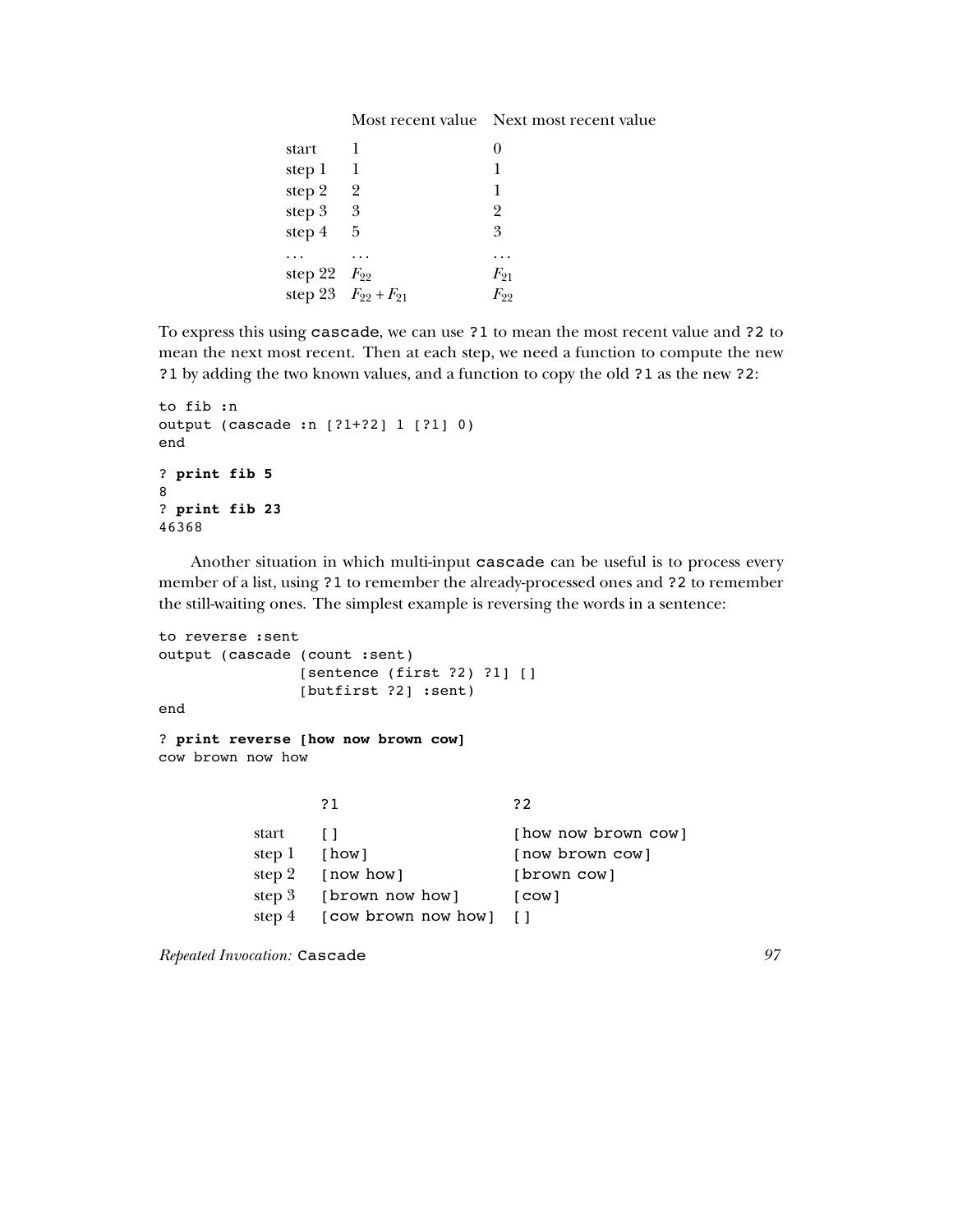Here is the general notation for multi-input cascade:

(cascade *howmany function1 start1 function2 start2 ...*)

There must be as many *function* inputs as *start* inputs. Suppose there are *n* pairs of inputs; then each of the *function*s must accept *n* inputs. The *starts* provide the initial values for ?1, ?2, and so on; each function provides the next value for one of those. Cascade returns the final value of ?1.

# **A Mini-project: Mastermind**

ready to write a computer program that plays a family of games like Mastermind $^{TM}.$  The It's time to put these programming tools to work in a more substantial project. You're computer picks a secret list of colors; the human player makes guesses. (The number of possible colors can be changed to tune the difficulty of the game.) At each turn, the program should tell the player how many colors in the guess are in the correct positions in the secret list and also how many are in the list, but not at the same positions. For example, suppose the program's secret colors are

red green blue violet

and the player guesses

red orange yellow green

There is one correct-position match (red, because it's the first color in both lists) and one incorrect-position match (green, because it's second in the computer's list but fourth in the player's list).

computer's secret list is represented as rgbv and the player's guess as royg. In the program, to reduce the amount of typing needed to play the game, represent each color as a single letter and each list of colors as a word. In the example above, the

lists with duplications (such as rgrb, in which red appears twice) are allowed. The There are two possible variations in the rules, depending on whether or not color program will accept a true-or-false input to determine whether or not duplicates are allowed.

Here's an example of what an interaction with the program should look like: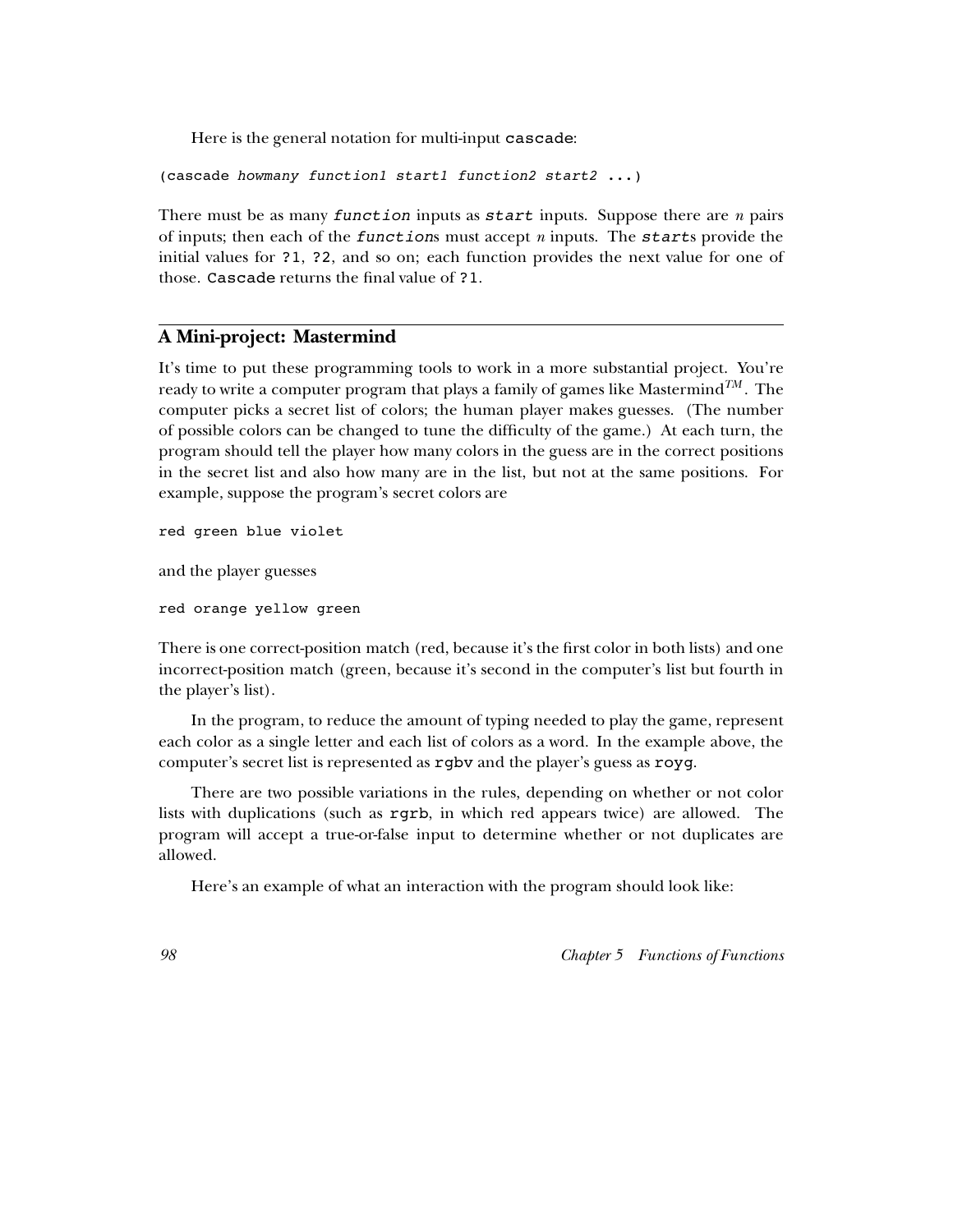```
master "roygbiv 4 "false
?
royg
rogy
orygbv
oryx
oryr
oryg
rbyg
boyg
roby
What's your guess?
You have 1 correct-position matches
and 2 incorrect-position matches.
What's your guess?
You have 1 correct-position matches
and 2 incorrect-position matches.
What's your guess?
You must guess exactly 4 colors.
What's your guess?
The available colors are: roygbiv
What's your guess?
No fair guessing the same color twice!
What's your guess?
You have 0 correct-position matches
and 3 incorrect-position matches.
What's your guess?
You have 1 correct-position matches
and 2 incorrect-position matches.
What's your guess?
You have 0 correct-position matches
and 3 incorrect-position matches.
What's your guess?
You have 1 correct-position matches
and 3 incorrect-position matches.
```
*A Mini-project: Mastermind 99*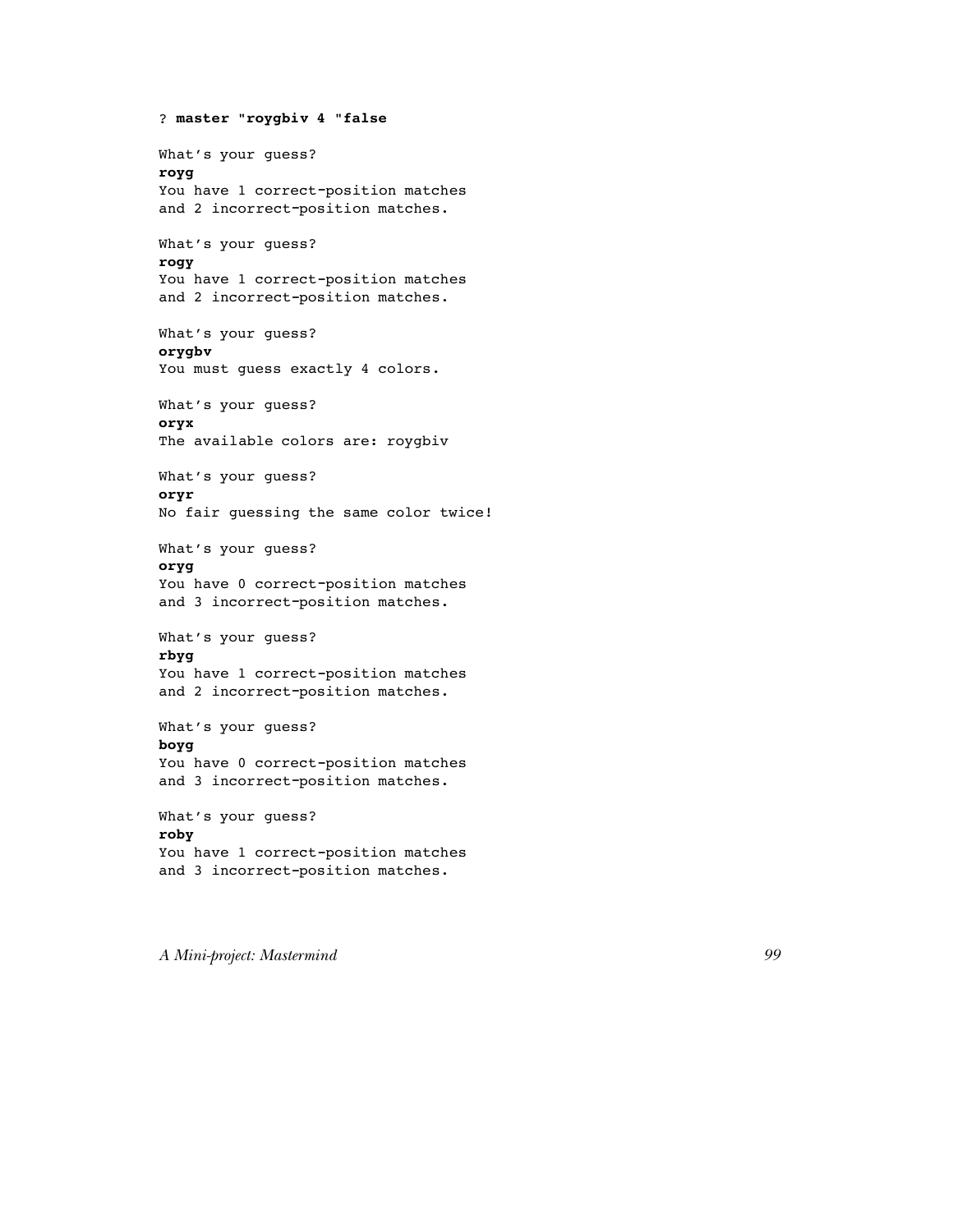```
rybo
ryob
What's your guess?
You have 2 correct-position matches
and 2 incorrect-position matches.
What's your guess?
You win in 8 guesses!
?
```
is written sequentially, in the form of a for instruction that carries out a sequence of the operations, don't use make or print; each operation will consist of a single output If you prefer, just jump in and start writing the program. But I have a particular design in mind, and you may find it easier to follow my plan. The core of my program steps once for each guess the user makes. But most of the "smarts" of the program are in a collection of subprocedures that use functional programming style. That is, these procedures are operations, not commands; they merely compute and output a value without taking any actions. Pay attention to how these two styles fit together. In writing instruction.

☞ The first task is for the computer to make a random selection from the available colors. Write two versions: choose.dup that allows the same color to be chosen more than once, and choose. nodup that does not allow duplication. Each of these operations should take two inputs: a number, indicating how many colors to choose, and a word of all the available colors. For example, to choose four colors from the rainbow without duplication, you'd say

```
print choose.nodup 4 "roygbiv
?
briy
```
You'll find the Logo primitive pick helpful. It takes a word or list as its input, and returns a randomly chosen member:

```
print pick [Pete John Roger Keith]
?
print pick [Pete John Roger Keith]
?
print pick "roygbiv
?
John
Keith
b
```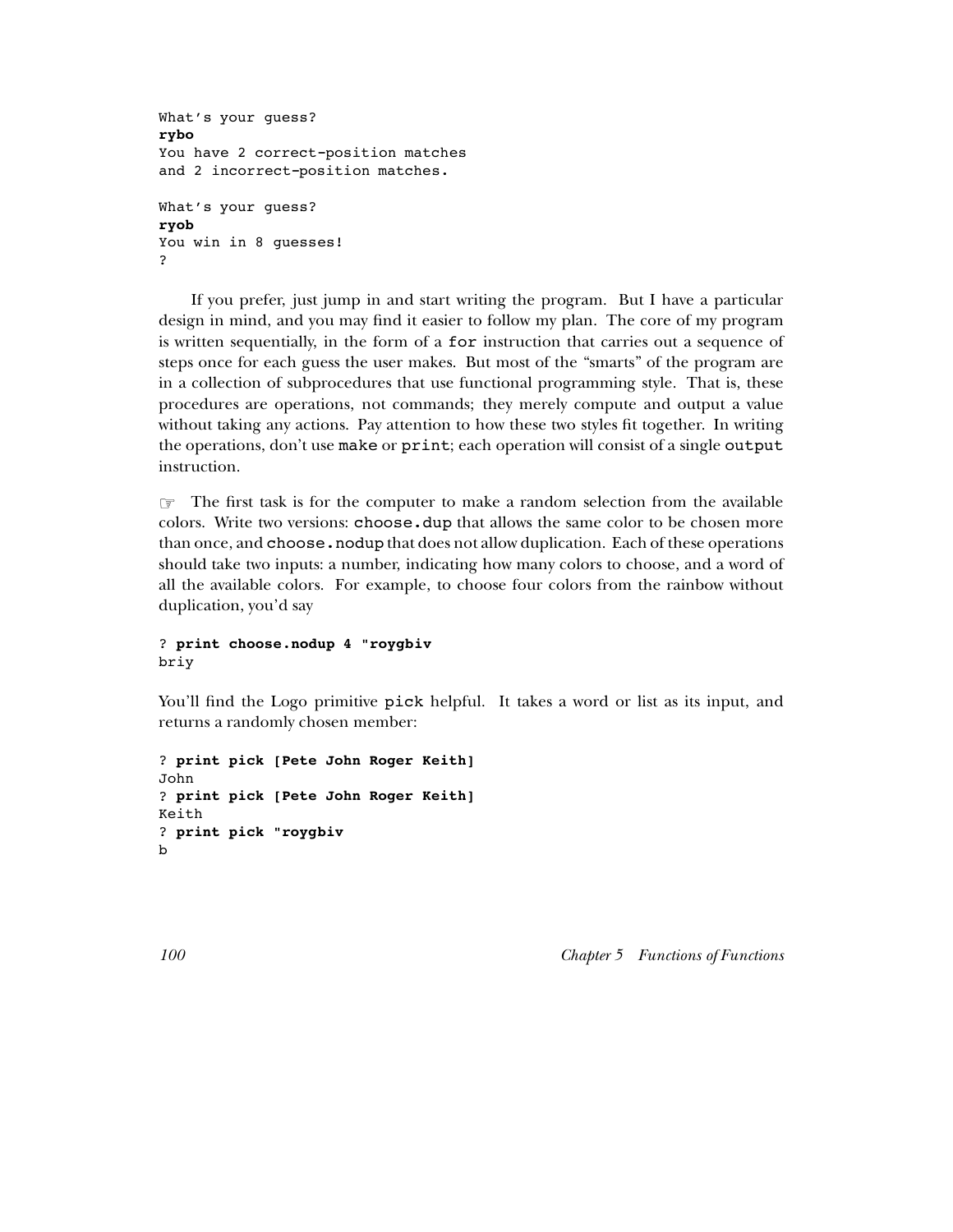Writing  $choose$  . dup is a straightforward combination of  $\texttt{pick}$  and  $\texttt{cascade}.$ 

Choose.nodup is a little harder. Since we want to eliminate any color we choose from further consideration, it's plausible to use a multi-input **cascade** sort of like this:

```
[add one color] "
         [remove that color] :colors)
(cascade :number-wanted
```
to *rotate* the available colors by some random amount, then choose what is now the first If we always wanted to choose the first available color, this would be just like the  ${\tt reverse}$ color. To use that idea you'll need a rotate operation that rotates a word some random example earlier. But we want to choose a color randomly each time. One solution is number of times, like this:

```
?
rotate "roygbiv
ygbivro
?
rotate "roygbiv
vroygbi
?
rotate "roygbiv
bivroyg
```
You can write rotate using cascade along with the Logo primitive operation random. Random takes a positive integer as its input, and outputs a nonnegative integer less than its input. For example, random 3 will output 0, 1, or 2.

☞ The second task is to evaluate the player's guess. You'll need an operation called exact that takes two words as inputs (you may assume they are the same length) and outputs the number of correct-position matches, and another operation called  ${\tt inexact}$ helper procedure  $\tt{anymatch}$  that takes two words as inputs, but outputs the total number duplicates-allowed rule in effect. For example, if the secret word is **rgrb** and the user guesses  $\mathtt{yrrr}$ , then you must report one exact and one inexact match, not one exact and that computes the number of wrong-position matches. (You may find it easier to write a of matches, regardless of position.) Be sure to write these so that they work even with the two inexact.

```
?
print exact "rgrb "yrrr
1
?
print inexact "rgrb "yrrr
1
?
print inexact "royg "rgbo
\mathfrak{D}
```
*A Mini-project: Mastermind 101*